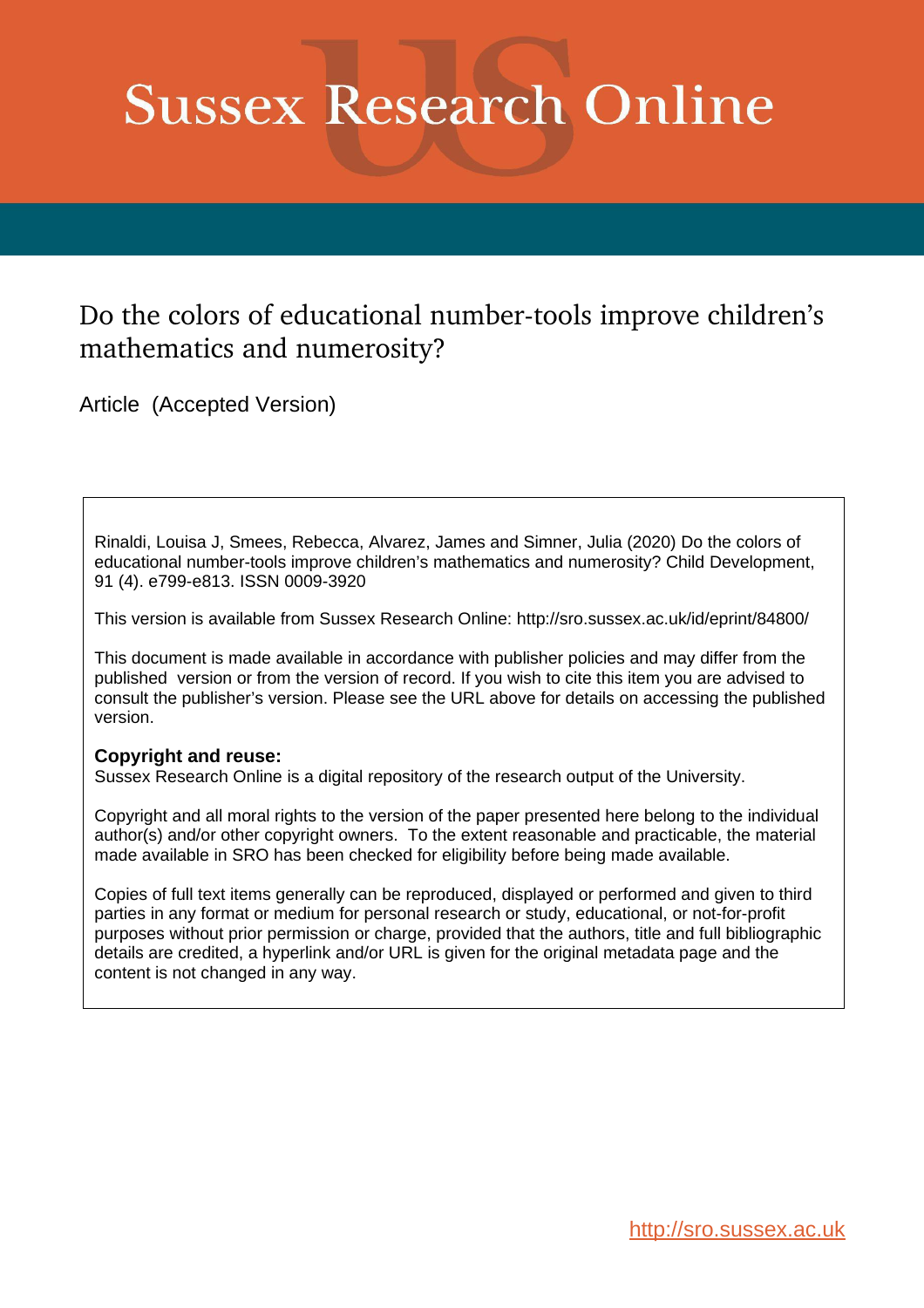Do the colors of educational number-tools improve children's mathematics and numerosity?

L.J. Rinaldi<sup>1</sup>, R. Smees<sup>1</sup>, J. Alvarez<sup>1</sup> & J. Simner<sup>12</sup>

*1 School of Psychology, Pevensey Building, University of Sussex. BN1 9QJ. UK. <sup>2</sup>Department of Psychology, University of Edinburgh, 7 George Square. EH8 9JZ. UK.*

Correspondence to: [L.Rinaldi@sussex.ac.uk,](mailto:L.Rinaldi@sussex.ac.uk) School of Psychology, Pevensey Building, University of Sussex. BN1 9QJ

# **Acknowledgements**

This research has received funding from the European Research Council under the European Union's Seventh Framework Programme (FP/2007-2013)/ERC Grant Agreement no. [617678]. We are grateful to Duncan Carmichael, Monica Boutros and Olivia Casey-Haworth for their help in data collection and to John Maule for consulting on analysis. We declare no financial interest in conducting this research.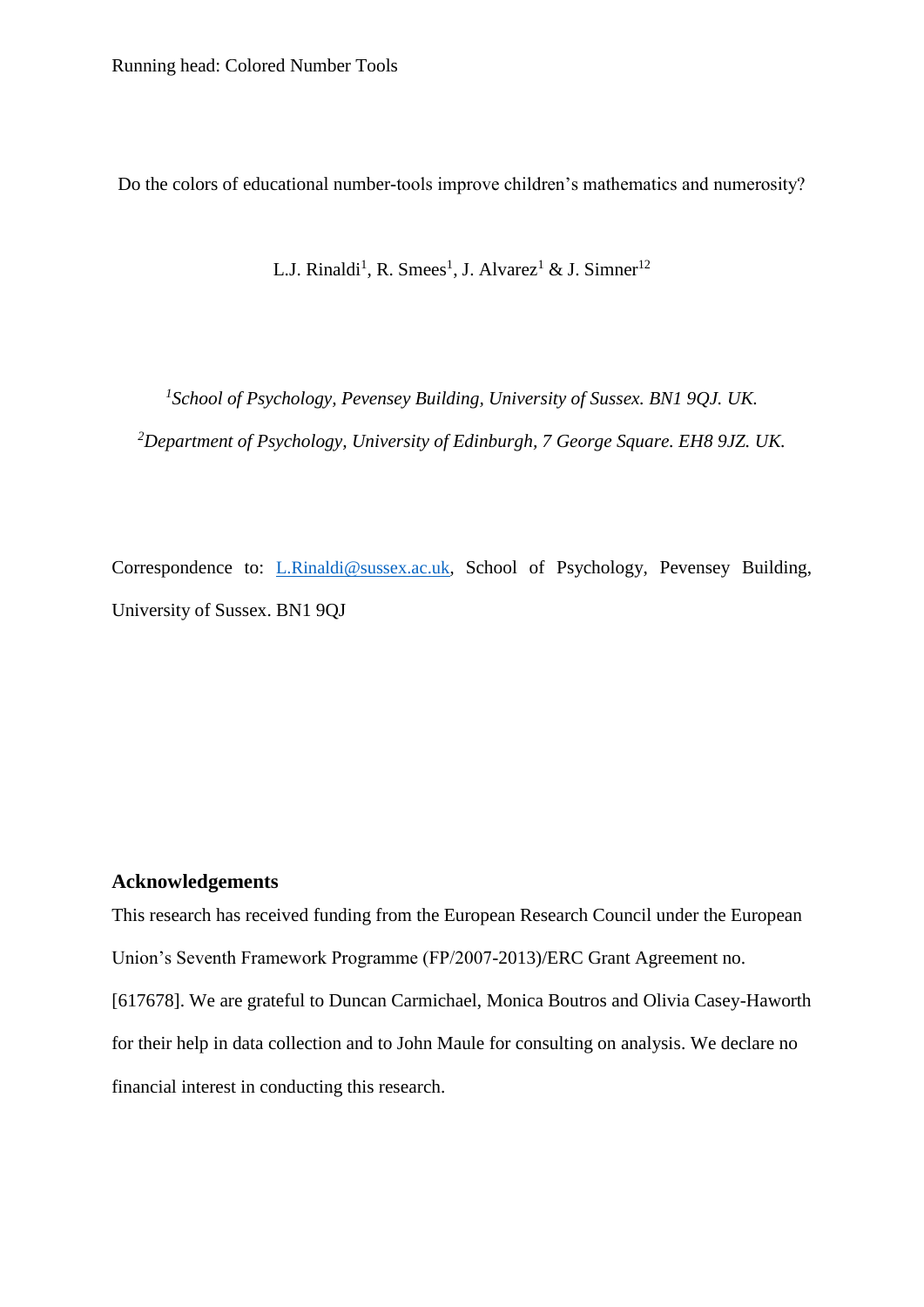#### Abstract

This study examined how colored educational tools improve children's numerosity ('number sense') and/or mathematics. We tested children 6-10 years (n=3236) who had been exposed to colored numbers from the educational tools *Numicon* (Oxford University Press, 2018) or *Numberjacks* (Ellis, 2006), which map colors to magnitudes or Arabic numerals respectively. In a free-association task pairing numbers with colors, a subset of children spontaneously provided colors matching these schema. These children, who had internalized *Numicon* (colored magnitude), showed significantly better numerosity but not mathematics compared to peers. There was no similar benefit from internalizing *Numberjacks* (colored numerals). These data support a model in which colored number-tools provide benefits at different levels of numerical cognition, according to their different levels of cross-modal mappings.

*Keywords*: Numerosity, Mathematics, *Numicon*, *Numberjacks*, Color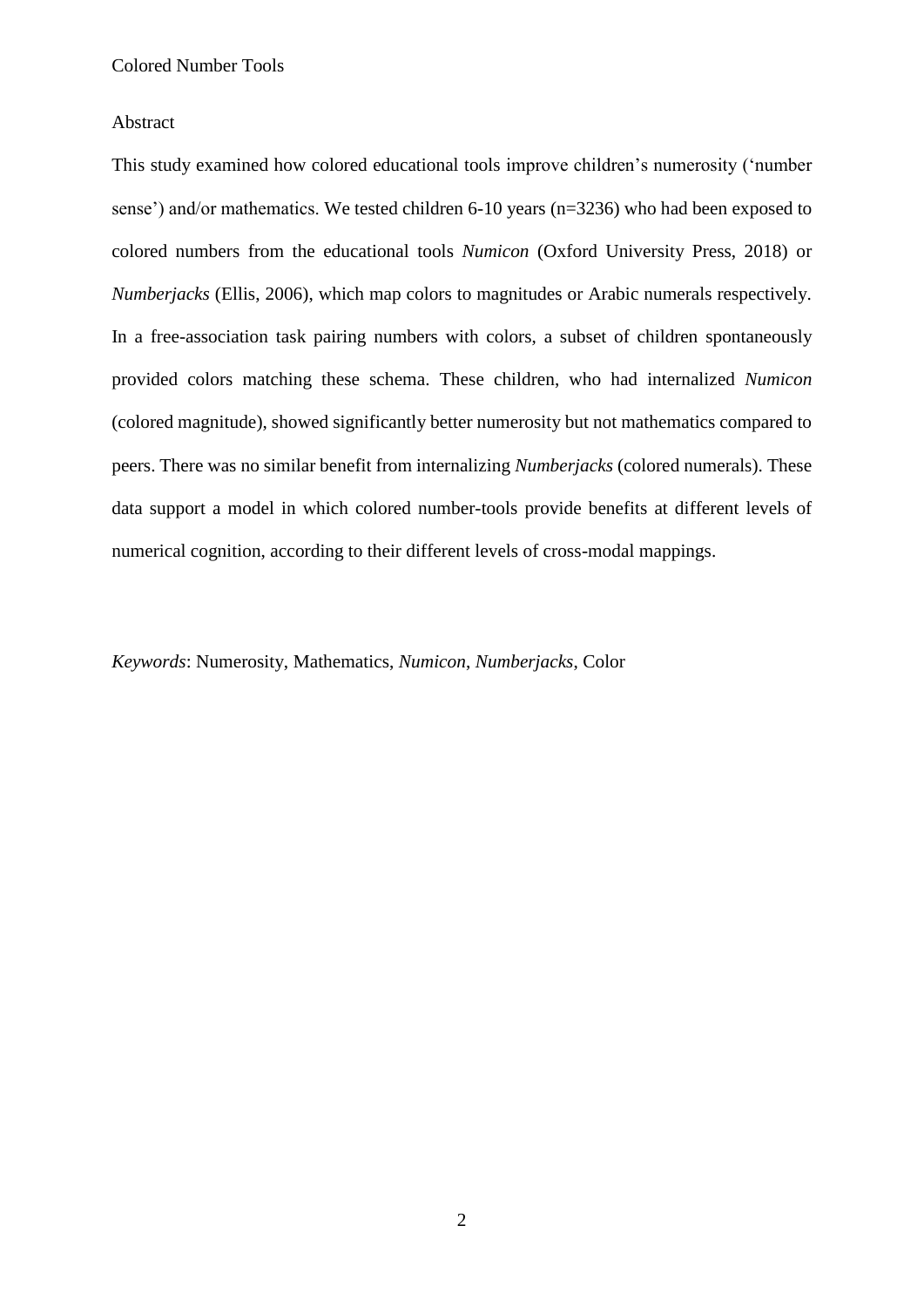Do colored number-tools improve children's mathematics and numerosity?

Early-years educators often use educational aids in mathematics, and these tools provide physical representations to make numbers more concrete (see Wing & Tacon, 2007). A large proportion of these tools pair numbers with colors, and these colored number-aids are aimed particularly at school children 4-11 years. For example, in one commonly used tool, *Numicon* (Oxford University Press, 2018), the numbers one to ten are physically represented as colored shapes with differing numbers of holes to represent magnitude (See Figure 1). The pairing of number with color and shape is assumed to promote mental imagery and this visualization of numbers is seen as key to the learning approach (see Wing & Tacon, 2007).

Tools such as *Numicon* are widely used in primary school education in the UK (Day & Lockwood, 2008; Devon Primary Math Team, 2006; Ewan & Mair, 2002; Wing & Tacon, 2007) as well as across Europe and in countries worldwide. The feature of interest in the current study is the color of these tools, since each number has an associated color which is consistent across all sets. Here, we investigated the degree to which the colors of tools such as *Numicon* may help children internalize numbers, and how this might impact on different numerical cognition skills. We look particularly at mathematics and numerosity ('number sense'; see below) and present a model predicting the efficacy of different colored number tools, in which colors bind to either magnitude or Arabic numerals and thereby influence different levels of numerical processing. We test our theory with data from over three thousand children who have been exposed to *Numicon* (encoding colored magnitude) or to a second tool which pairs colors to Arabic numerals (see below). We begin with a brief overview of the scientific literature on mathematical educational aids, and then introduce our model, hypotheses and study.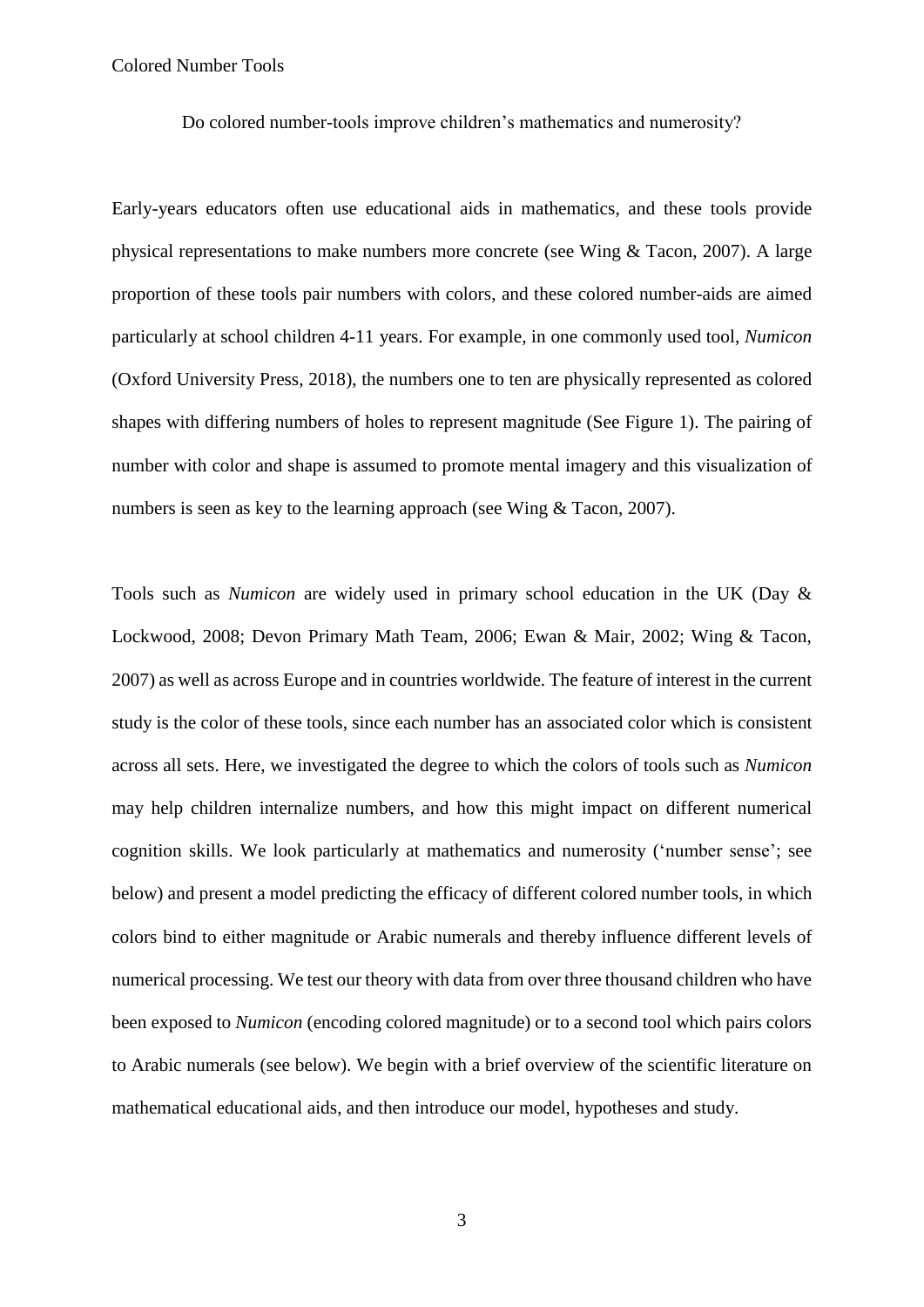

**Figure 1.** *Numicon* Shapes: A graphic representation of the *Numicon* shapes one to ten, which are individual 3-D plastic forms with the colors and configurations shown here.

*Numicon* represents just one example of the larger class of "math manipulatives", an umbrella term for objects used in mathmatics to help make abstract numerical concepts more concrete (Clements & McMillen, 1996). These objects include not just *Numicon* shapes but also cubes, number rods, counting posters, and so on. Evidence suggests the use of these math manipulatives is a good pedagogical technique for teaching numeracy. For example, a metaanalysis by Carbonneau, Marley and Selig (2013) examined 55 studies comparing over 7000 students across the schooling years 6-18 years. Results showed that students using math manipulatives performed better than students using abstract symbols alone. Results were particularly striking in some areas over others, for example, with fractions showing a greater effect size than algebra or arithmatic. This suggests that math manipulatives can aid in different aspects of number cognition although the reasons for this are not entirely clear. Carbonneau et al. (2013) found the size of the effect was better when there was more emphasis on instruction given by educators, and was also influenced by age, with younger children showing moderate effects and older children showing smaller effects. However, this meta-analysis did not include *Numicon*, making it unclear how this particular math manipulative might fare.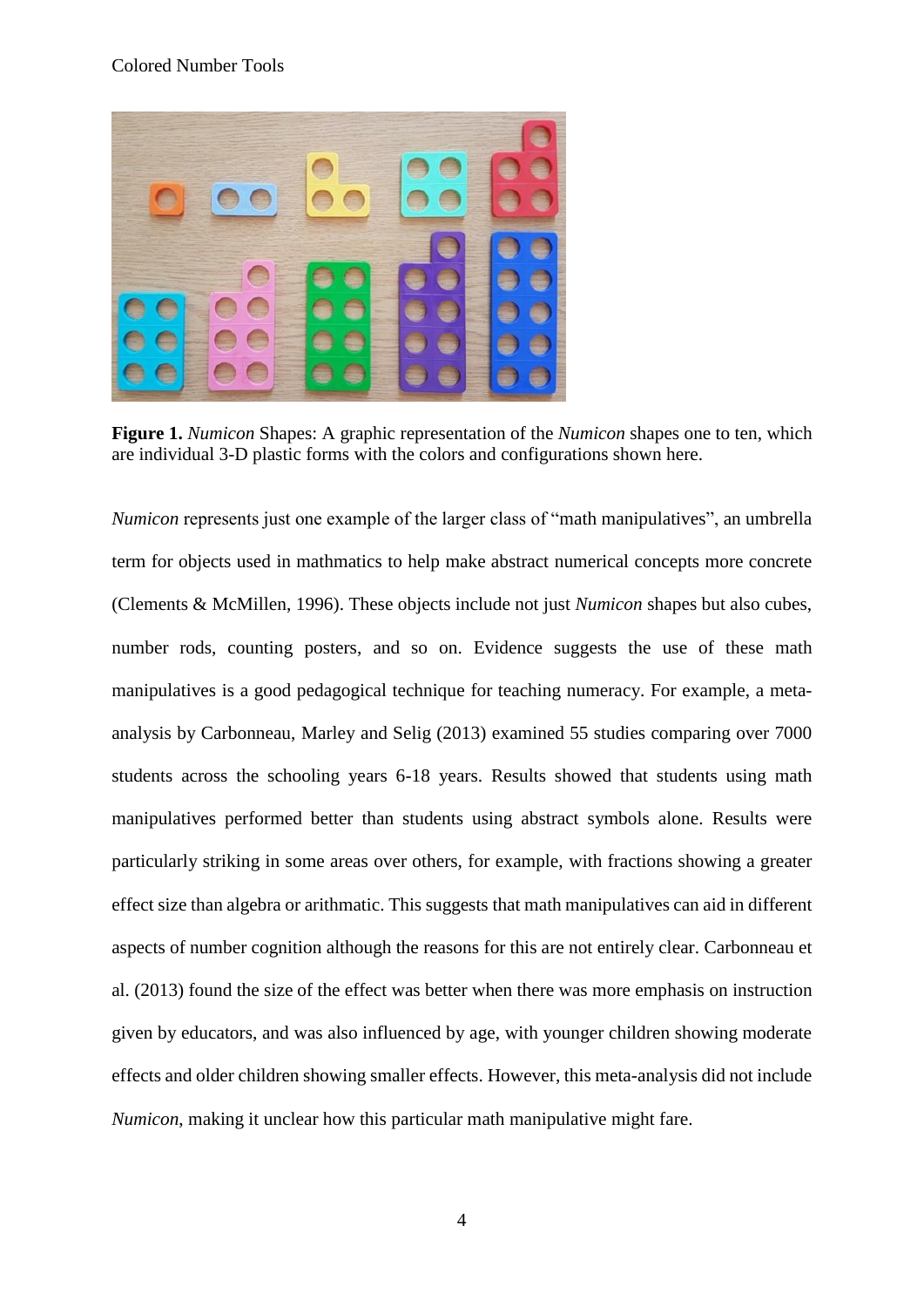Scientific validation for *Numicon* in particular (which we will use in our testing for the current study) has been attempted from a series of studies, many of which show numerical trends of improvements in mathematics for children using these tools, but often without statistical validation or control conditions (e.g., Tacon, Atkinson, & Wing, 2004; Ewan and Mair, 2002); Education Leeds, 2008; but see Nye, Buckley, & Bird, 2005). But the strongest case for support of *Numicon* was a randomized control trial by the *Education Development Trust* (Churches, 2016). This looked at two different math interventions including *Numicon*, within a sample of 875 low-performing students in School Years 1, 2 or 3 (between the ages 5-10 years). Approximately half the children were assigned to the *Numicon* group, and the rest were assigned to a control group where teachers continued teaching as they had before the study. Mathematical ability was measured before and after study using the *Progress in Math* tests which cover the UK mathematics curriculum (Clause-May, T., Vappula, H., & Ruddock, 2004). Churches (2016) found that *Numicon* was the only statistically successful intervention. In a replication one year later, controls and intervention children were assigned *within* each school to eliminate *a priori* differences across schools. Children in School Year 2 were randomly assigned to control or *Numicon* intervention groups and there was again a moderate but significant effect of improvement in the intervention group compared to controls.

A recent trend in the UK along with many other countries (e.g., USA) has been for more evidence-based policy (Gorard, See, & Siddiqui, 2017) and to the best of our knowledge, the study by Churches (2016) is the only randomized control trial on *Numicon*. The current study aims to contribute to the evidence-base on color-coded tools such as *Numicon* by taking a novel approach in investigating how and why *Numicon* might aid in number cognition, and placing these findings within a general theory accounting for the benefits of math manipulatives. We examined one specific aspect of *Numicon* in particular – its colors – to attempt to understand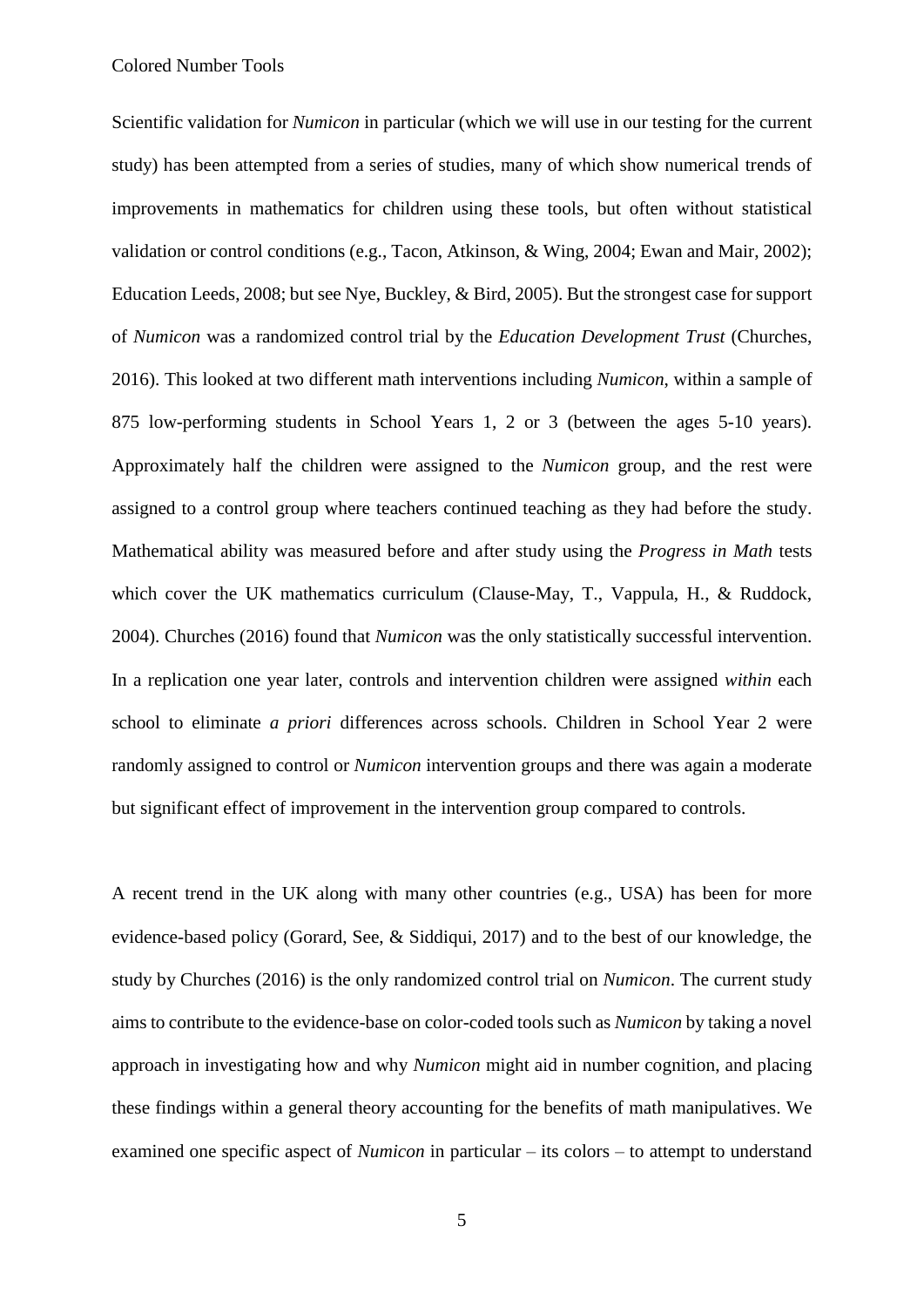which features of *Numicon* might aid in which aspects of numerical processing and why. Tools such as *Numicon* have been colored deliberately on the assumption this plays a role in their educational benefits, so it is important to examine whether this choice has a meaningful effect. In our study, we took whole schools which have already been using *Numicon* and we looked across its pupils to find those who had internalized the *Numicon* colors. For this we ran a pretest asking children to simply free-associate colors to numbers. We then measured how many times their color associations married with *Numicon* colors (e.g., the number five is red in *Numicon*; did they free-associate 5=red?). Comparing to chance levels, we took this as an index of whether *Numicon* colors had been mentally internalized by each individual child, and then used this metric to divide children into two groups: those who had internalized *Numicon* colors and those who had not. Finally, we took independent tests of numerical cognition across groups. If children had integrated the colors of *Numicon* into their mental number system, we asked whether, and in what areas, they might perform better in numerical cognition. Our theory predicts that improvements would be tied to the nature of the cross-modal coloring expressed by the manipulative itself (i.e., whether the tool associates colors with magnitudes or numerals, see below).

To understand our theory better, consider that we gave two types of numerical tests: a test of mathematics and a test of numerosity. Numerosity is our intuitive "number sense" which allows us to understand magnitudes without knowing the exact amount. This sense of numerosity relies on an *approximate number system* (ANS) which comprises a set of mental processes that approximately encode magnitudes (Dehaene, 2001). One common way of measuring numerosity is to ask participants to quickly discriminate between two arrays of dots, such as an array of black dots next to an array of white dots. Although the dots may be displayed too briefly to count, it is still possible to intuit whether the black or white dots were more numerous.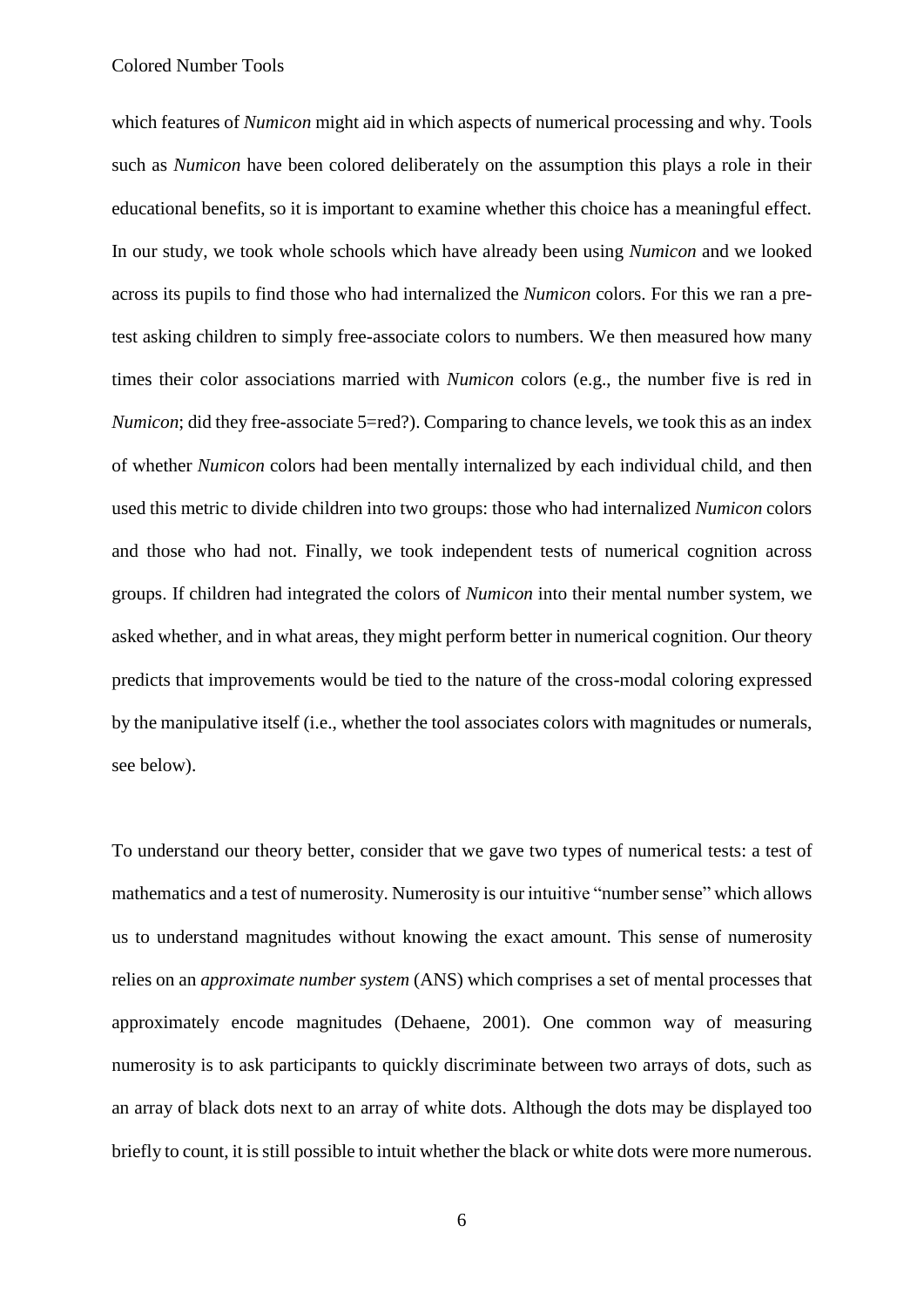Adults are able to do this with great success (Barth, Kanwisher, & Spelke, 2003) and can discriminate dot arrays which differ by a factor of 1.15 or more (e.g., Lipton & Spelke, 2004). Even infants show evidence of an early ANS, and although their ANS is initially imprecise, it develops over time (Feigenson, Dehaene, & Spelke, 2004; Xu & Spelke, 2000). Importantly, the cross-modal nature of *Numicon* pairs color with – specifically -- magnitude (rather than numerals): its plastic shapes have pierced holes to represent magnitudes from one to ten and do not resemble numerals (see Figure 1). For this reason, we theorize that any advantage from the cross-modal influence of color would correspond to better performance in numerosity in particular.

We also included a comparison condition, which is a source that again matches numbers with colors, but this time pairs colors to Arabic numerals (rather than magnitudes per se). This baseline comes from a BBC television show (*Numberjacks*; Ellis, 2006) widely viewed by primary school children in the UK in which animated colored numerals 0 to 9 solve mathematical problems. The show was first released in the UK but has since been syndicated to countries worldwide, including the USA. This baseline allows us to test whether associating colors with numerals is beneficial in itself for processing magnitude, in which case a child who had internalized either *Numicon* or *Numberjacks* colors should show an advantage in numerosity. Alternatively, colored numerals may fail to benefit numerosity per se, because there is no cross-modal coding of color to magnitude itself.

Our model accounts for cross-modal advantages via the known benefits of "Dual-coding" (e.g., Clark & Paivio, 1991; Paivio, 1969). Here, colors would give number an enhanced level of encoding through a greater number of memory cues. These additional memory cues are assumed to strengthen representations and in term facilitate retrieval. In the case of *Numicon*,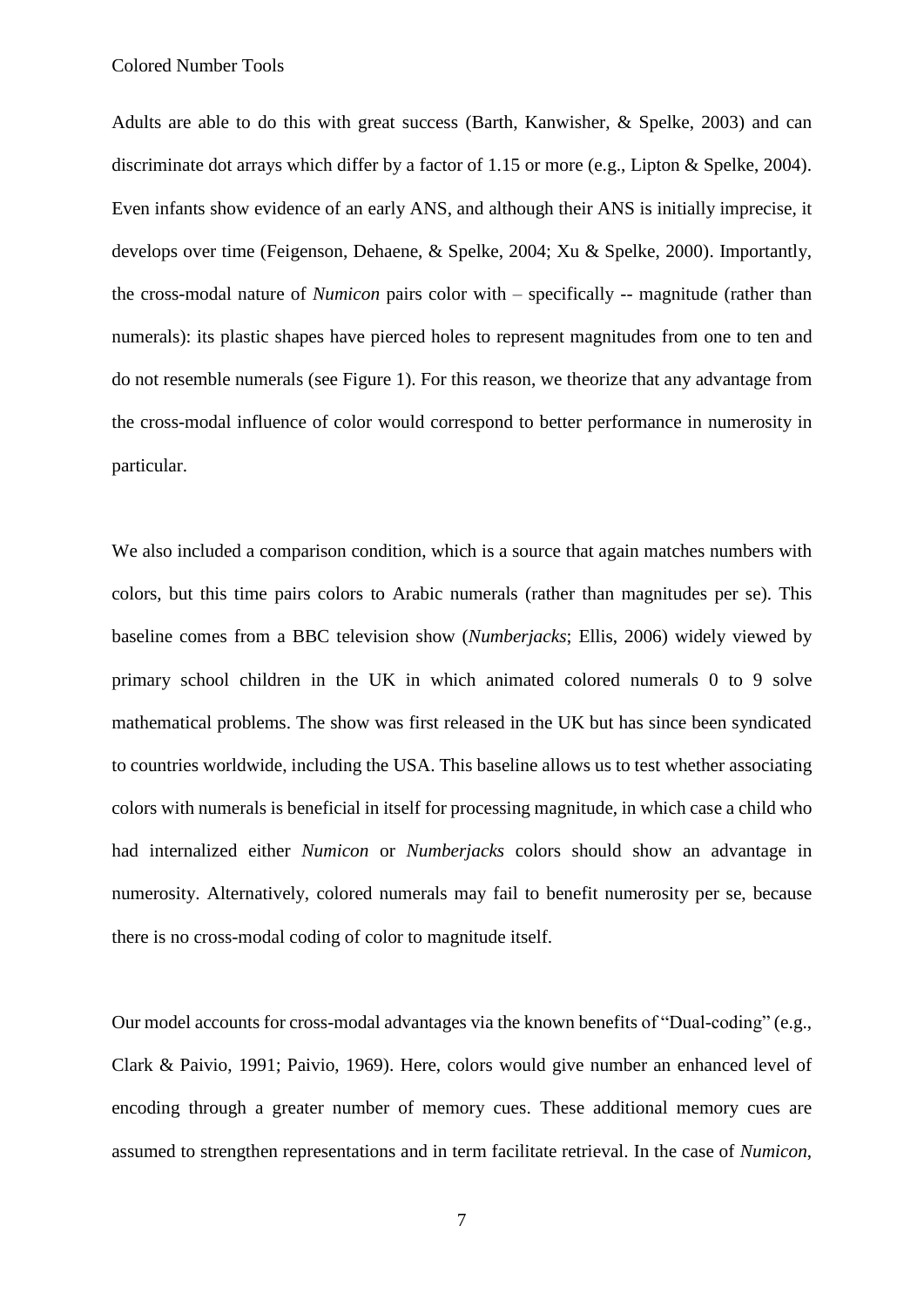these additional cues are bound at the level of magnitude. In contrast, *Numberjacks* colors are bound at the level of Arabic numerals (but not magnitude directly), and this leads to our first prediction: Children who have internalized *Numicon* colors (dual-coding magnitude) should correspondingly have better performance in a test of numerosity, but these benefits would not be seen in children who have internalized *Numberjacks* (dual-coding numerals). Our second prediction is that children who have internalized *Numberjacks* colors might have better performance in our mathematics test, because this was designed around the UK curriculum and many of its questions are phrased using numerals.

Our third prediction comes from a consideration of how numerosity and mathematics interact. Importantly, although numerosity and mathematics ability are related (i.e., adults and children with high numerosity perform better in mathematics; Anobile, Stievano, & Burr, 2013; Chen & Li, 2014; Halberda Mozzocco & Feigenson, 2008), this relationship is assumed to be directional. Wong, Ho, and Tang (2016) have suggested a direction of causality in that a better ANS aids the ability to map numerosities to numerals and consequently improve math ability. This directional mapping from numerosity to mathematics suggests that children who have internalized *Numicon* colors (i.e., dual-coded magnitude) may perform better not only in numerosity but also in tests of mathematics. However, children who have internalized *Numberjacks* colors (i.e., dual-coded numerals) may not see similar benefits in numerosity. Our fourth prediction is that the known empirical relationship between numerosity and mathematics (improved numerosity correlates with improved mathematics; e.g., Anobile, Stievano, & Burr, 2013) is itself unrelated to color and will therefore operate irrespective of whether children have internalized colors from any device. Our model, and its four predictions are represented in in Figure 2 below.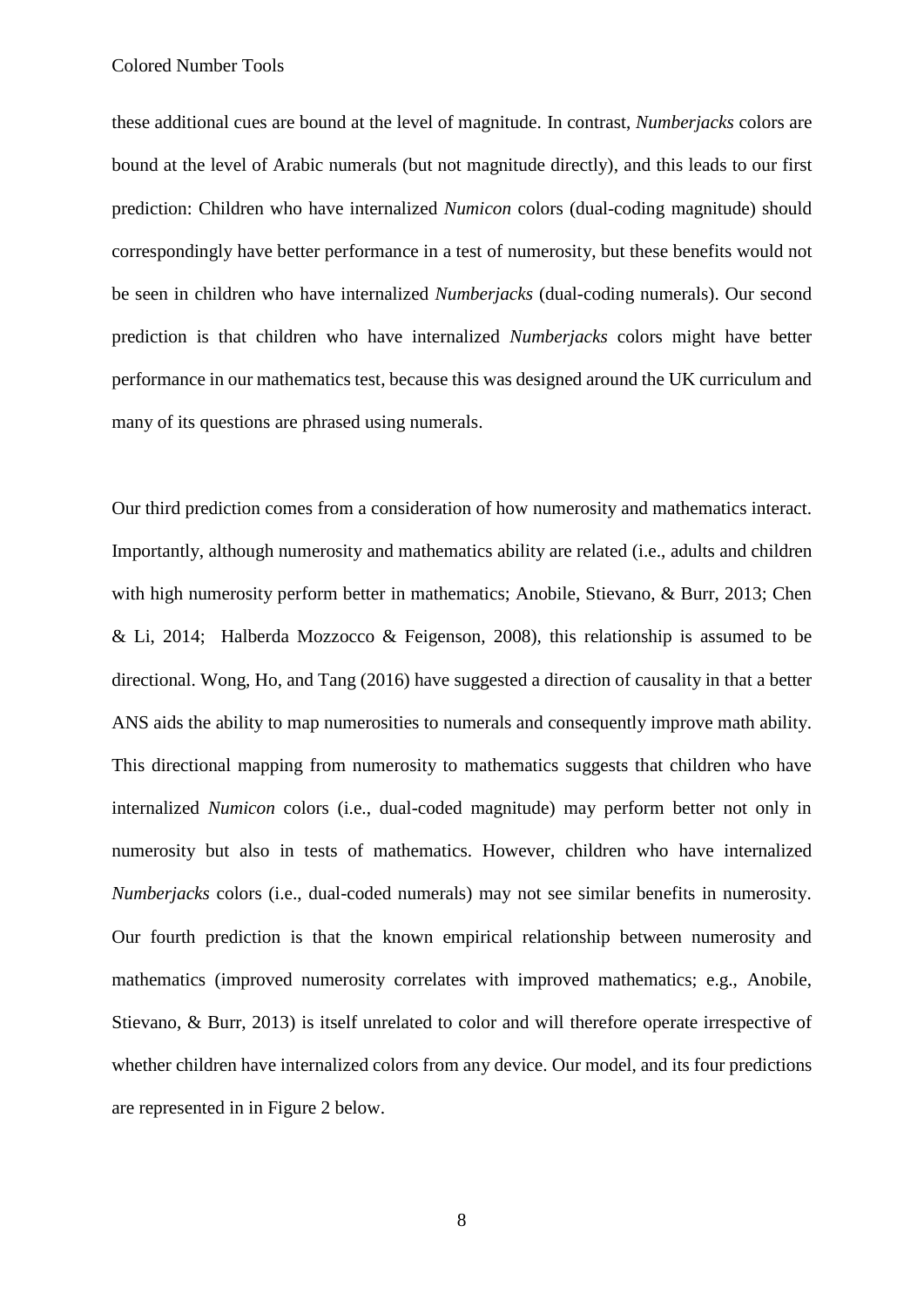

**Figure 2.** Modelling Math manipulatives: Left column shows the dual coding of color at different levels of representation from two types of math manipulatives (*Numicon* and *Numberjacks*). Middle column shows color is mapped directly to magnitude in *Numicon* but to numerals in *Numberjacks*. Final column shows the testing measures where our model predicts effects. Blue arrows show hypothesized dual-coding benefits from color, and grey arrows represent benefits unrelated to color. Our four hypotheses (see text) are mapped onto the model as numerals 1-4.

There have been very few studies of how numerosity (or indeed mathematics) might be improved by colored number tools like *Numicon* or *Numberjacks*. But in addition to the one study reviewed above (showing the efficacy of *Numicon* in mathematics), there is reason to think math manipulatives well might have an impact on numerosity. DeWind and Brannon (2012) showed that numerosity can indeed be improved with intervention: they trained 20 adults across six sessions on numerosity judgements with accuracy feedback and found that numerosity improved significantly. This suggests that the ANS is malleable so might be influenced by tools. Another line of evidence, this time relating to color in particular, comes from color-number associations in unusual populations. *Grapheme-color synesthesia* occurs in approximately 1.5% of adults (Simner et al., 2006; Carmichael, Down, Shillcock, Eagleman, & Simner, 2015) and children (Simner, Harrold, Creed, Monro, & Foulkes, 2009) and causes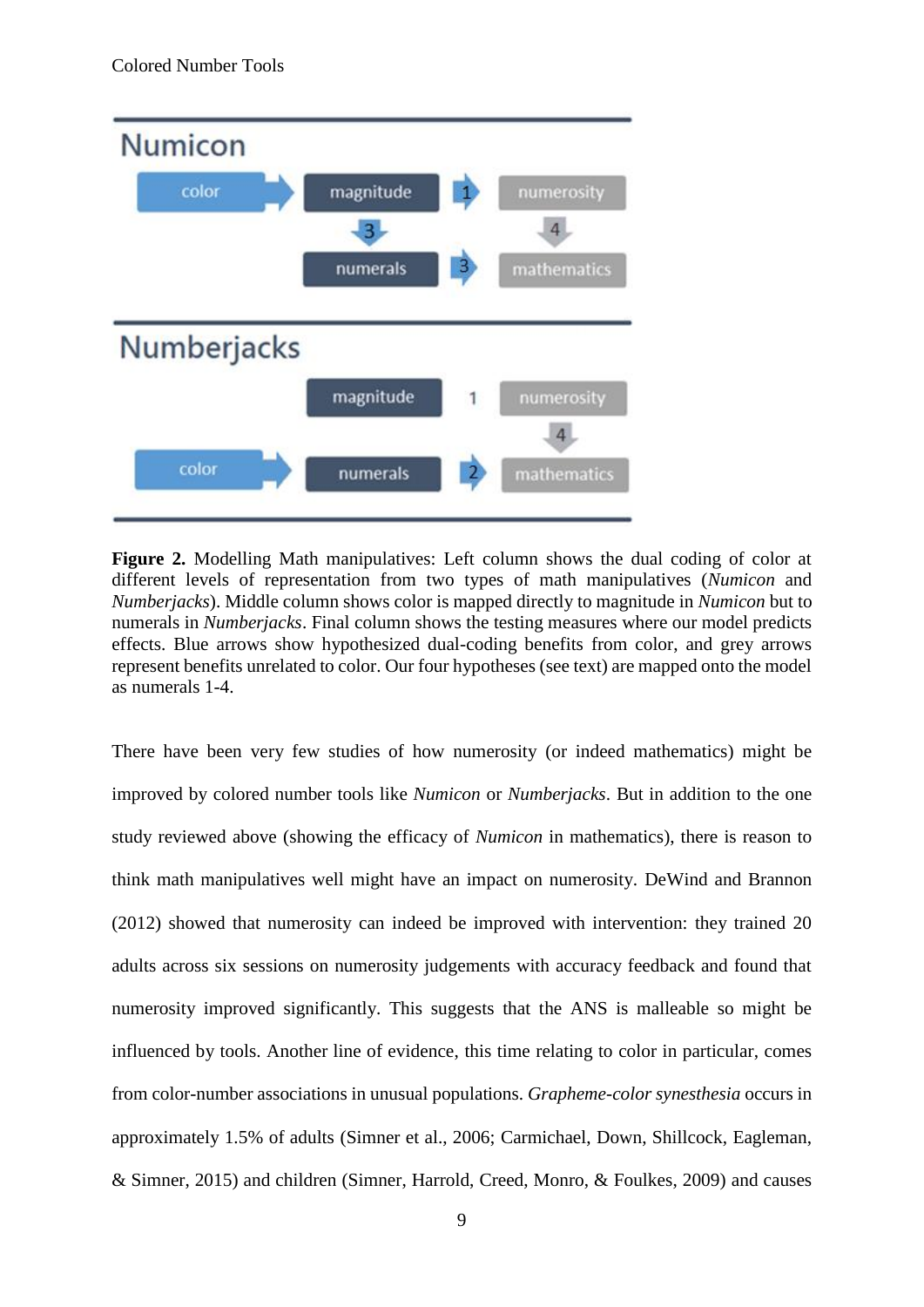lifelong, automatic, quasi-idiosyncratic associations between colors and numerals (or between colors and letters/ words). There is a growing body of evidence that synesthetes perform better in certain cognitive domains (e.g., memory for words; see Meier & Rothen, 2013) and this has been linked by some to the same benefits of dual-coding we explore here (Radvansky, Gibson, & McNerney, 2011); hence synesthetes may have enhanced cognition because they dual-code graphemes with color information. We ask here, therefore, whether similar mechanisms of dual coding can also enhance cognition in non-synesthetes (and we return to this comparison with synesthesia in the *Discussion*).

Finally, regarding *Numberjacks*, there is some evidence that children do benefit from watching educational television: a longitudinal study by Wright et al. (2001) suggested preschool children had better receptive vocabulary, number skills and engaged in more reading if they had watched child-audience informative programs at ages 2-3 years. Furthermore, a metaanalysis of 24 studies in 15 countries suggested that children who watched the child-oriented show *Sesame Street* (Ganz Cooney & Morrisett, 1969-2018) performed better across basic literary, numeracy, science, health and safety, and pro-social reasoning (Mares & Pan, 2013). Together these results suggest that math manipulatives can influence learning, that benefits may come from colored numbers, that children can learn from television shows, and that both mathematics and numerosity show improvements from intervention. Finally, we point out that an alternative prediction is that colors might produce a *negative* effect on children's learning by increasing the cognitive load on mathematical thinking (e.g., McNeil, Uttal, Jarvin, & Sternberg, 2009). If colors become a distraction to learning they may inhibit numerical processing, or might directly inhibit processing certain types of math functions over others (e.g., inhibit arithmetic, where multiple colors could compete).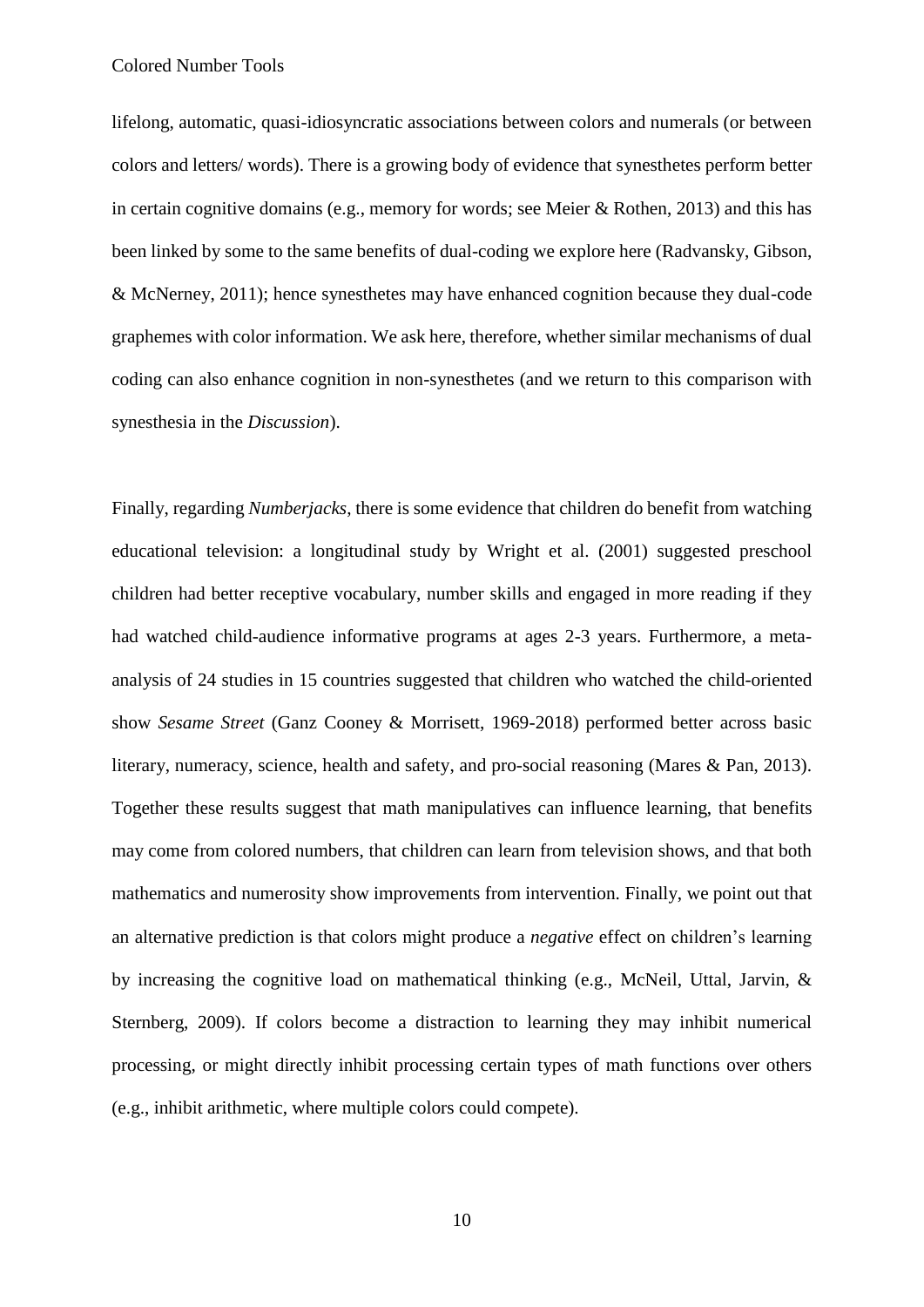In summary, we present a study in which we elicited free-associations between colors and numbers from a group of over three thousand children. We used their responses to divide children into groups: those that had internalized *Numicon* colors versus those who had not; and those who had internalized *Numberjacks* colors versus those who had not. Finally, we tested whether children with internalized colors were better in tests of numerosity and mathematics. Our approach differs to previous studies in that we do not compare children according to whether or not they *use* tools such as *Numicon* (e.g. Churches, 2016), but we instead take a cohort who *all use these tools* and look instead at whether or not they have internalized the colors. Our key prediction is that those who had internalized *Numicon* (pairing color with magnitude) but not *Numberjacks* (pairing color with numerals) should correspondingly have better performance in a test of numerosity (i.e., magnitude judgements). A second prediction is that internalizing the colors of *Numberjacks* might be associated with increased mathematics performance by its direct color-coding of numerals. A third prediction is that internalizing the colors of *Numicon* may perhaps be associated with improved mathematics if any benefits from colored magnitude feed forwards into mathematics. A final prediction is that a relationship between numerosity and mathematics is also likely to exist independently of whether children have internalized colors.

# **Methods**

# **Participants**

In our Numerosity assessment we tested 3236 children aged 6-10 years (mean age =7.95; SD  $= 1.22$ ). These were 1571 girls (mean age = 7.95, SD = 1.22) and 1665 boys (mean age = 7.95,  $SD = 1.22$ ). Of these children, 92.5% were native English speakers. Children were recruited from 22 Infant and Primary schools across East and West Sussex in the south of England ( $n =$ 15 from East Sussex, n= 7 from West Sussex) and were in School Years 2-5 (for ages see Table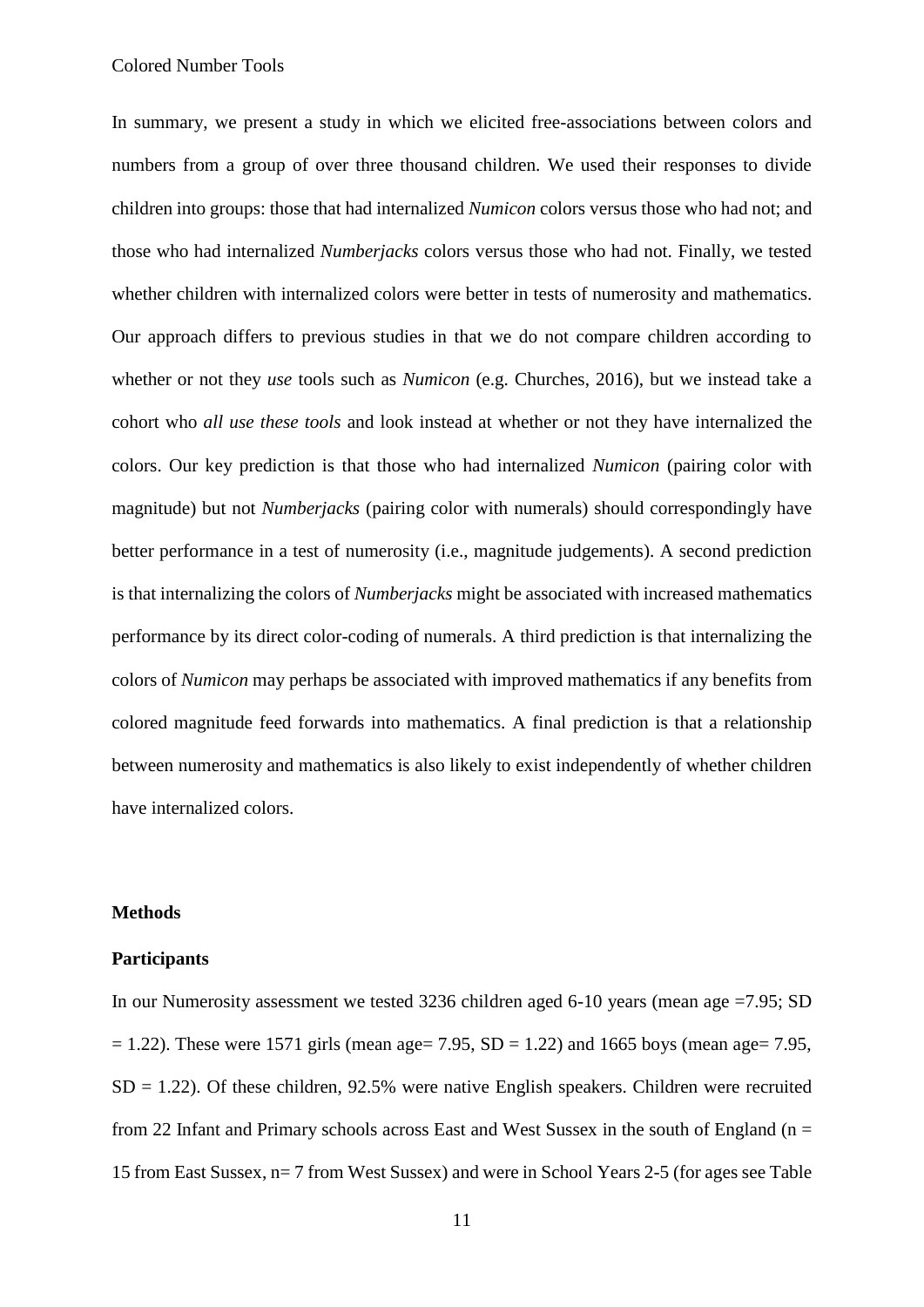1). As an indicator of affluence/poverty (Taylor, 2018) the mean school-level free school meal (FSM) percentage was 13.44 %, where the national average from the same year is 14.5%, and our schools ranged in FSM status from 0.7% to 38.1%. In our Curriculum Math assessment, we tested a sub-group of these children, comprising  $n=2519$  (mean age  $= 8.40$ ; SD  $= 0.97$ ; 1228 girls, mean age =8.39, SD =0.97; 1291 boys, mean age =8.40, SD = 0.96) who were children in School Years 3-5 only (see below for why Year 2 were tested for numerosity, but not curriculum math).

We also tested but excluded an additional 63 children. Of these, 20 were removed because they did not complete the tasks, and a further 33 experienced a technical error. Nine were flagged by teachers at our request as being newly arrived in the UK with particularly low levels of English, and one final child was out of year group (i.e., her chronological age did not match the rest of her class). Our study was approved by the local university ethics board and testing took place from October 2016 to the end of April 2017.

# **Materials and Procedure**

Children were tested in class groups of approximately 30 within their classrooms, and they completed up to three tasks in the following order: a Curriculum Math test, a Numerosity test, and Colored numbers test. School Years 3-5 completed all tests, while Year 2 completed the latter two only because they had not yet covered enough of the math curriculum to be tested on mathematics (see below). Together our tests typically lasted for 5-10 minutes each but were interspersed with other activities (e.g., personality testing) to be reported elsewhere. These activities separated our tests by approximately 20 minutes.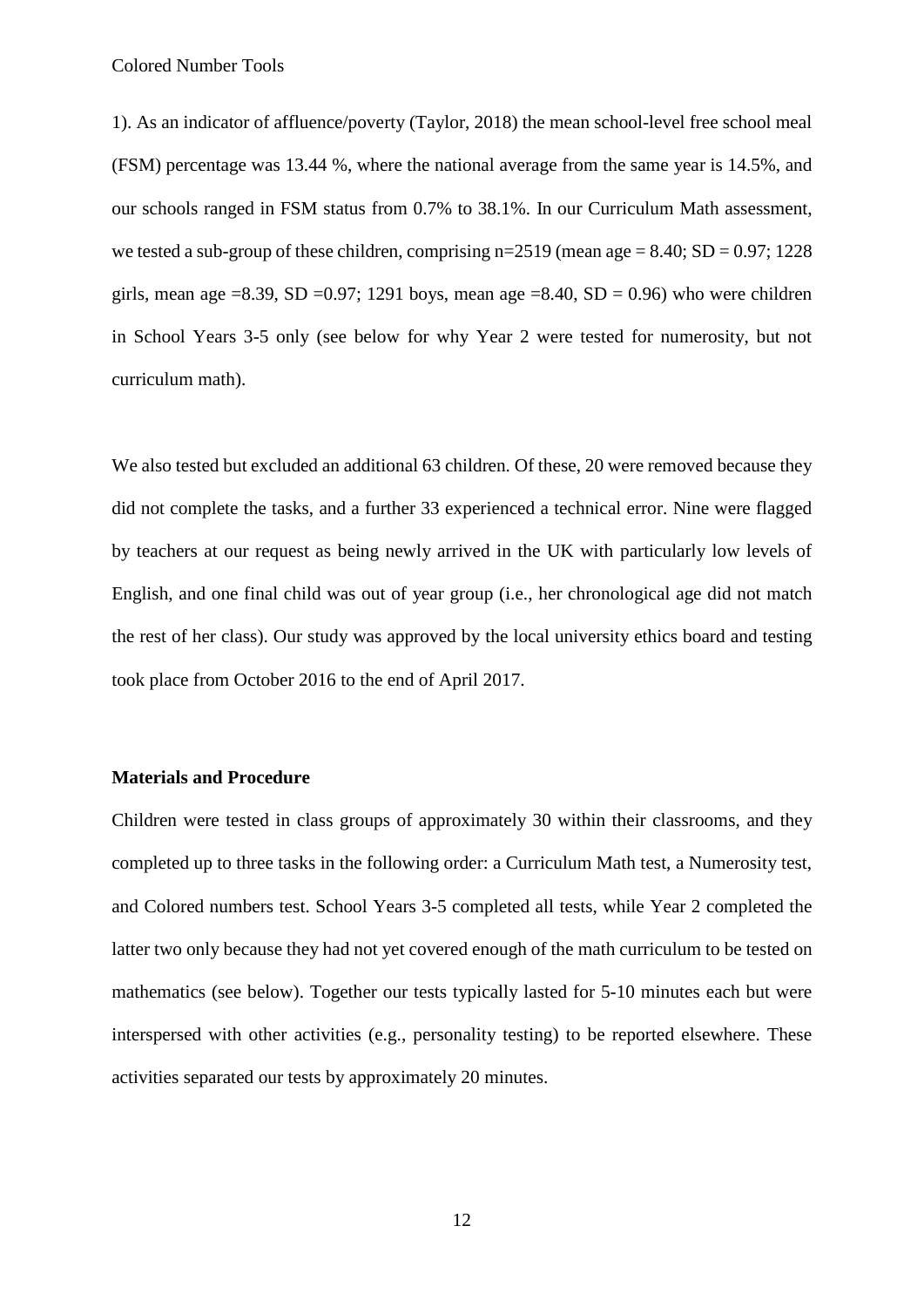*Curriculum Math Test*: we developed a short math test for children in School Years 3-5 based on the UK Primary school curriculum ("The national curriculum in England: Key stages 1 and 2 framework document," 2013). This test was presented on paper and there were 47 questions in total, one question for each of the 7-9 sub-sections of the math curriculum per years 1-6 (see example questions in Figure 3). For each child however, our test assessed knowledge of the curriculum for the child's current school year and two years prior. For example, Year 3 students start the test with questions from the Year 1 curriculum. (Since there is no set UK math curriculum prior to Year 1, students in Year 2 could not complete an equivalent test and were therefore excluded from mathematics testing). Children were given five minutes to complete as much as they could, as quickly and accurately as possible, and were not expected to go beyond their current year (e.g., Year 3 pupils start with Year 1 questions and, in general, are not expected to get to Year 4 questions). Children who got further than their current year were marked for all correct questions. Teachers and researchers gave no help to children, except with reading if necessary, and no feedback was given.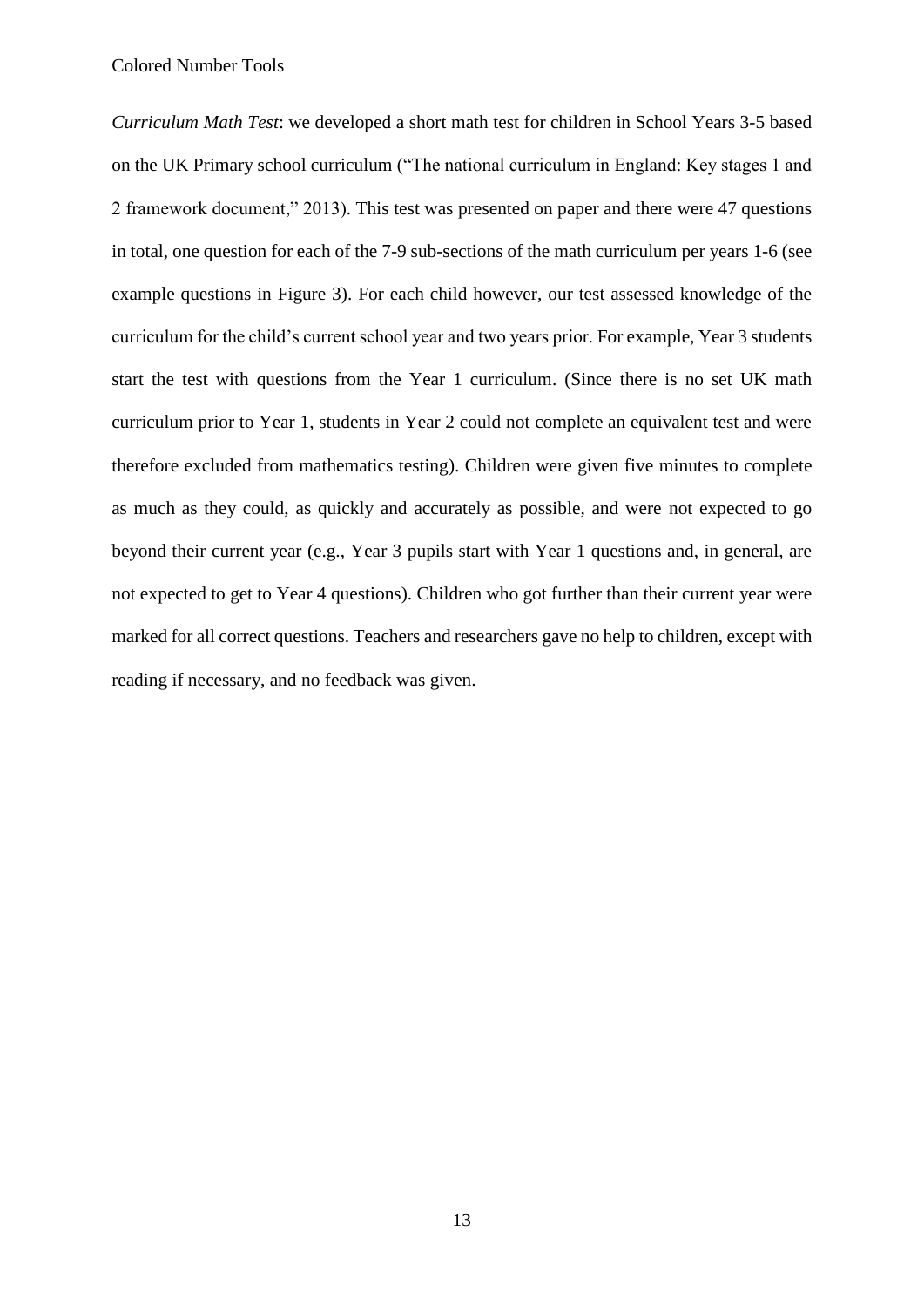

**Figure 3. Mathematics Testing Materials. Example questions from our math test based on Year 2 (age 6-7) curriculum content.**

# *Numerosity Task*

The numerosity task (and the colored numbers task which follows) was presented on electronic tablets. Children were each given a touch screen Acer Aspire SW3-016 or Acer One 10 tablet, which ran on Intel® Atom TM x5-Z8300 Processors. These ran on Windows 10 and had 10.1" LED backlight touchscreens (1280 x 800 pixels).

Children were given the Panamath Numerosity Dot Task (Halberda et al., 2008) which required them to make a judgement based on dots on the screen. Children saw a cluster of white dots on the left side of the screen, and a cluster of black dots on the right side of the screen. Their task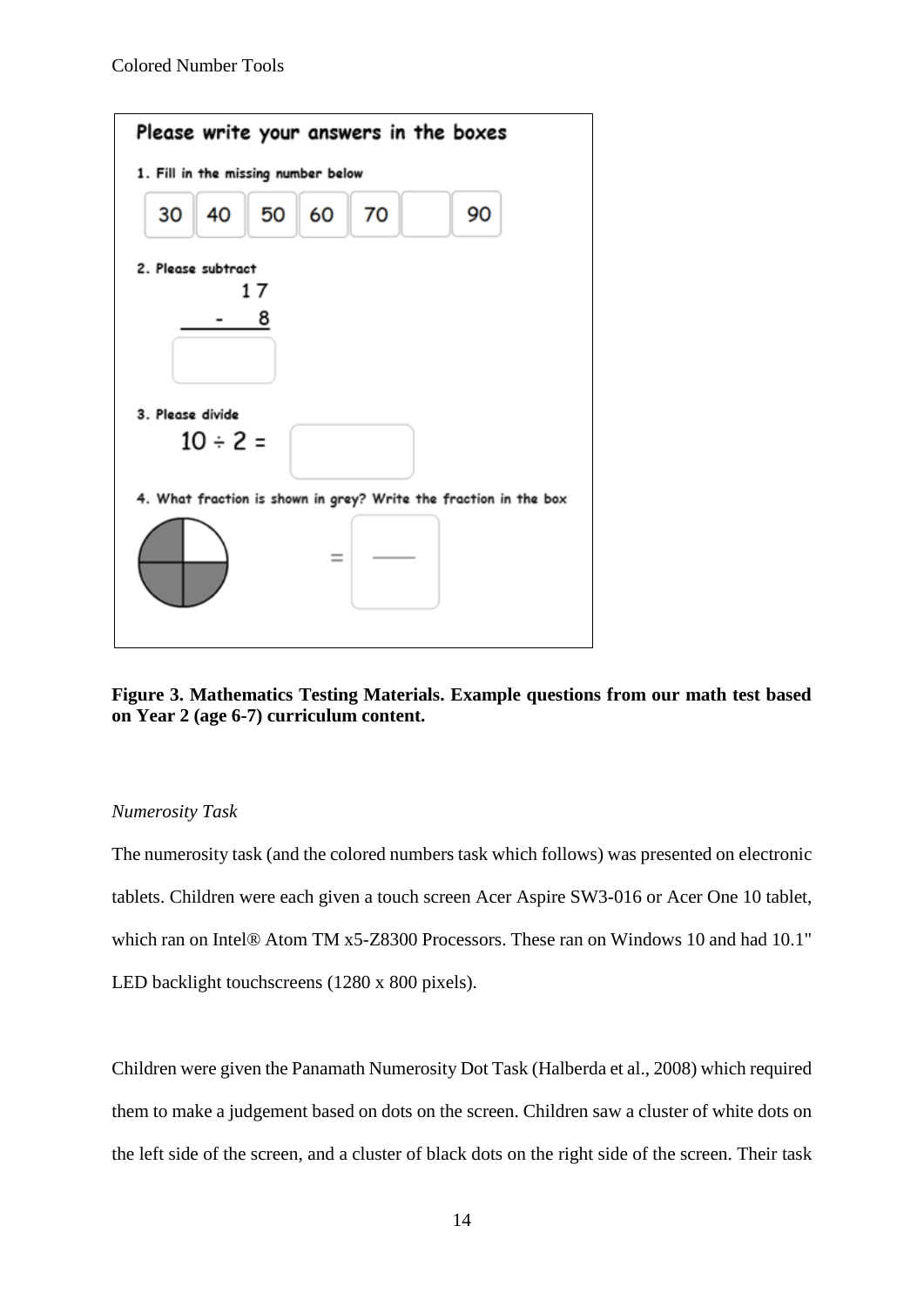was to press one of two buttons (marked with a white or black sticker) to indicate whether there were more white dots or black dots. We used the default Panamath settings (Halberda et al., 2008) which generate an adjusted level of difficulty based on each child's age. The length of time for this task is adjustable and we set the task to run for two minutes. Children were told they would play a game in which they saw black and white dots on the screen. They were instructed to press a button to show whether there were more black or white dots. They were told they would not have time to count the dots so they should make their best guess as quickly as possible.



**Figure 4.** Numerosity Task. A screenshot of the numerosity dot task. Here the correct answer here is 'black' (i.e., screen shows 13 white dots and 17 black dots so black dots are more numerous).

#### **Free Association: Number-Color Pairing Task.**

We also tested children on a free association number-coloring task developed by our lab. In this test, children saw the numbers 0-9, individually in a random order, and were asked to think of the 'best' color for each number. Children chose their color using an on-screen color picker which appeared on the right-hand side of the screen and consisted of a vertical bar which could be dragged up and down to select hue. To the right of the hue bar was a 10x10 grid of colorswatches which allowed children to also select the exact shade. Within this 10x10 grid,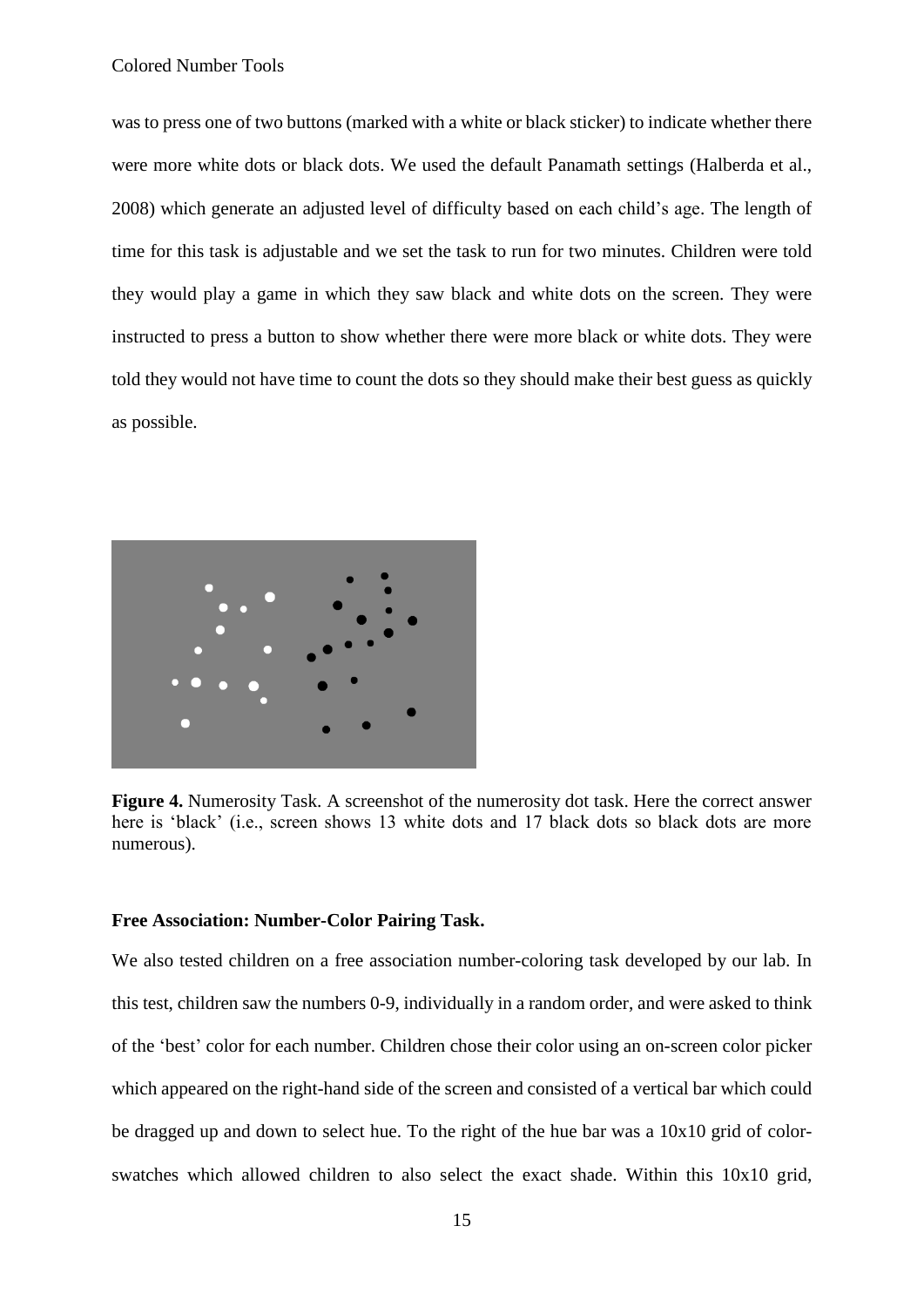luminance varied along one axis and saturation along the other, with axes randomly alternating from trial to trial. For example, if the child saw "5" and wanted to select a certain of red, (s)he would first drag the hue bar down to red, and would then inspect the 10x10 shade box to find the exact luminance and saturation of red required. Manipulating the color picker provided children with a choice from 25,600 discrete colors in RGB (red, green, blue) color space. Children were first trained to use the color-picker, which they managed without difficulty. Each trial began with a random initial setting. Graphemes appeared in lowercase black font, 2.5cm high, in a typeface suitable for children (Sassoon Infant®). Children inspected the number, which appeared on the left of the screen, and then made a color choice from the right-hand palette. Once the color choice was made, the program advanced to the next trial. (This task was also used to test an unrelated set of hypotheses to be reported elsewhere which required letters interspersed with the numbers, and presented three repeated blocks. For the present study, however, we report only the colors of numbers, taken from the first block only.)

## **Results**

#### **Participant exclusions**

In our analyses, we examine two color schemas (*Numberjacks*, *Numicon*) with different exclusion criteria. For our *Numberjacks* analyses, there were no exclusions; i.e., all children were included since all were likely to have seen this extremely popular television show. For *Numicon*, we included only children whose teachers incorporated *Numicon* into their current teaching programs (since we could not otherwise guarantee children had seen these schoolspecific products). We therefore excluded 395 (non-*Numicon*) participants from our Curriculum Math analysis (this left n=2124 Years 3-5; mean age = 8.39; SD = 0.96) and the same 395 participants from our Numerosity analysis (3 of whom had already been excluded earlier for technical failures in Numerosity, see *Participants*; this left n=2844 Years 2-5; mean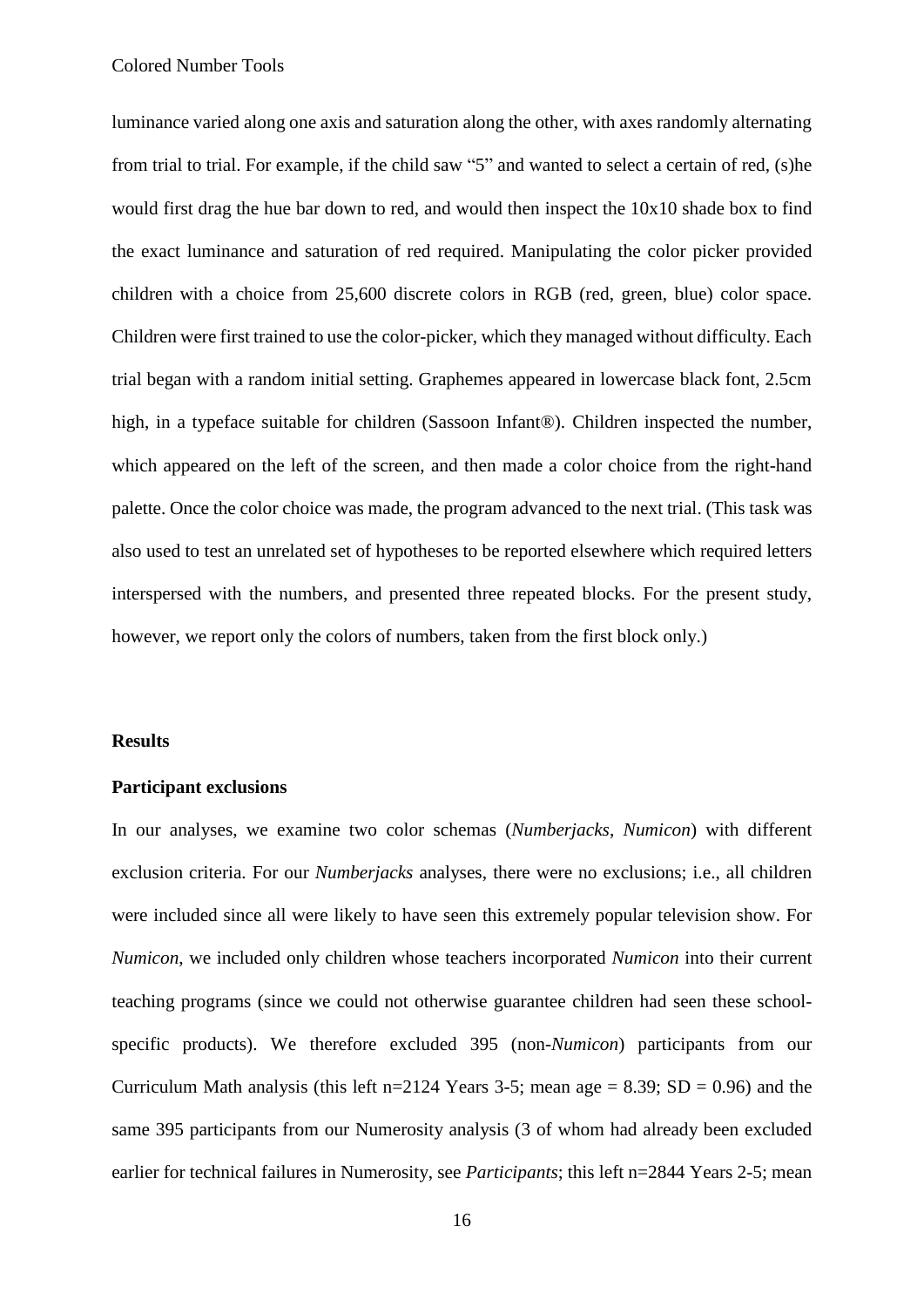age  $= 7.89$ ; SD  $= 1.23$ ). (We point out that the same number of participants were excluded from both tests, despite more children taking Numerosity than Curriculum Math overall. This is simply because there were no exclusions among the extra (Year 2) children taking Numerosity). The year group and gender of participants within each analysis is shown in Table 1.

#### Table 1

|                | Numberjacks |      | <b>Numicon</b> |      |
|----------------|-------------|------|----------------|------|
| Year group     | Female      | Male | Female         | Male |
| 2              | 343         | 374  | 343            | 374  |
| 3              | 421         | 435  | 361            | 362  |
| $\overline{4}$ | 392         | 416  | 332            | 366  |
| 5              | 415         | 440  | 341            | 365  |
| Total          | 1571        | 1665 | 1377           | 1467 |

*Number of participants broken down by analysis, year group and gender*

# **Data preparation**

In order to compare children's color choices with those from *Numicon* and *Numberjacks* we first coded children's color-choices into color categories (red, green, blue, yellow etc.). We next compared their chosen colors to those found within the comparison schemas of *Numicon* and *Numberjacks*. Details of this coding procedure are given below.

# **Color Categorization Coding***.*

For our color-categorizing, we took the RGB color space co-ordinates from each child's numbers 0-9 and transformed these into the 11 basic color categories of English (black, white, red, blue, yellow, green, orange, pink, purple, grey, brown; Berlin & Kay, 1991) using the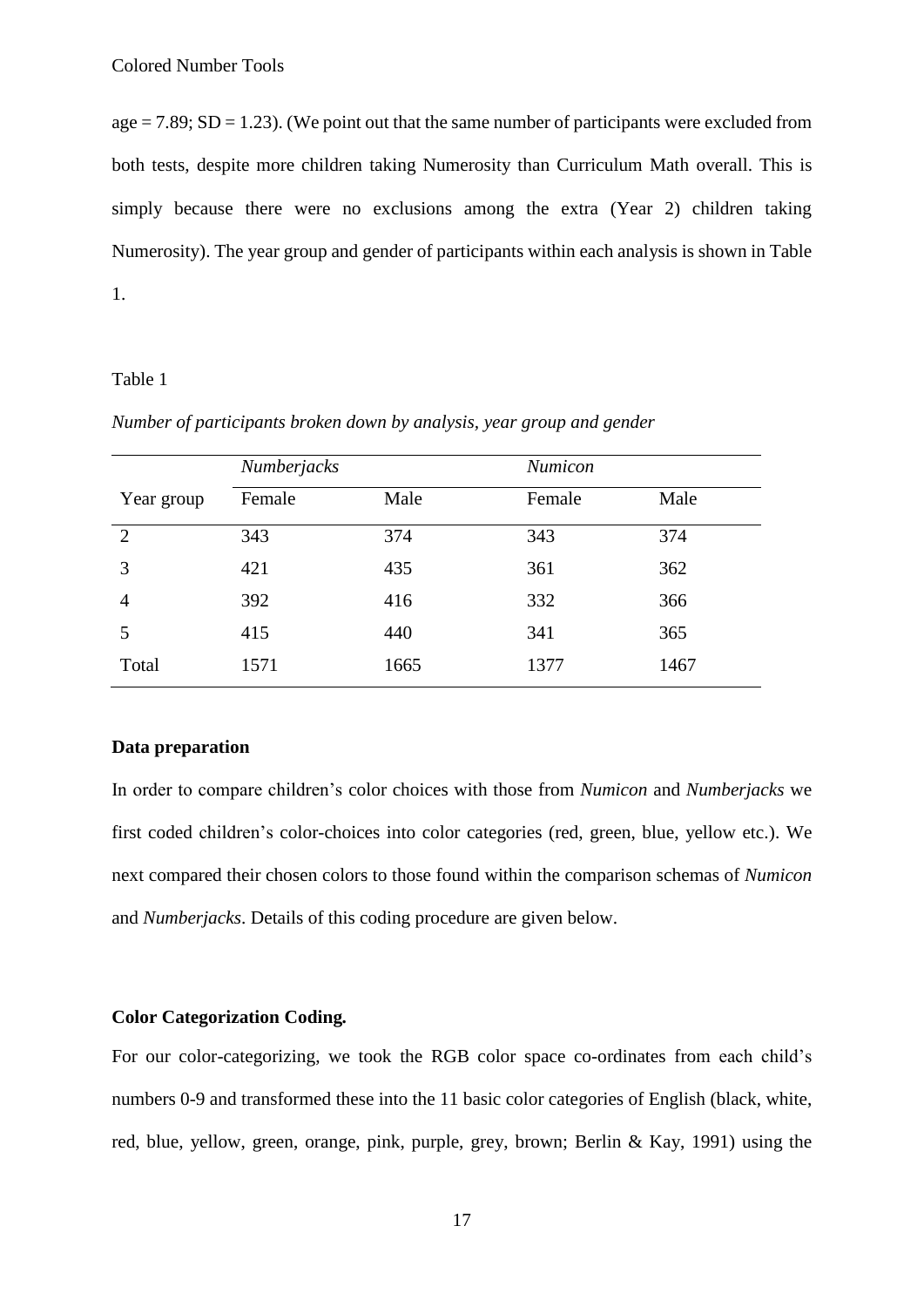following method. We based our categorizations on the XKCD color survey (Munroe, 2010) in which color co-ordinates within RGB color space were named with color-labels by 222,500 participants. We aimed to use XKCD color survey data to establish the boundaries in color space for each of the 11 basic color categories in English (e.g., what is the boundary of the color red? What is the boundary of the color blue? etc.). Once done, we would use these boundaries to classify children's color-coordinate into the 11 basic categories of English.

The participants of the XKCD color survey data (Munroe, 2010) named color co-ordinates using 949 color-terms (e.g., red, burgundy, pea green) so we first sorted these verbal colorlabels into their 11 basic color categories. For this we were able to use definitions from the Oxford English Dictionary (OED) to classify 474 of these terms into either one color category (e.g., "navy" = blue), two categories (e.g., "violet" = blue + purple) or three categories (e.g., "violet pink" = blue + purple + pink). For the remaining 475 color-labels which had no clear OED definition, we recruited six researchers of color and sensory processing who were naive to the hypotheses of the experiment, to serve as coders. These coders were shown each color patch from Munroe (2010; which he had subsequently condensed by finding the central RGB of each repeated color-label using a stochastic hillclimbing algorithm). Coders were shown these patches on-screen alongside the names of 11 basic color categories. Coders were asked to simply select the best color category for each, and to select up to two categories where necessary. Coders agreed on all but 18 colors, and for these, both color categories were included (e.g., disagreement between blue and black resulted in both categories being accepted) which produced up to three color categories per item. This method provided us with boundaries in color space for each color category (red, green, blue etc.) which we could now apply to our children's RGB data. The outcome of our coding was that each child's color choice was now categorized within the 11 basic color terms of English.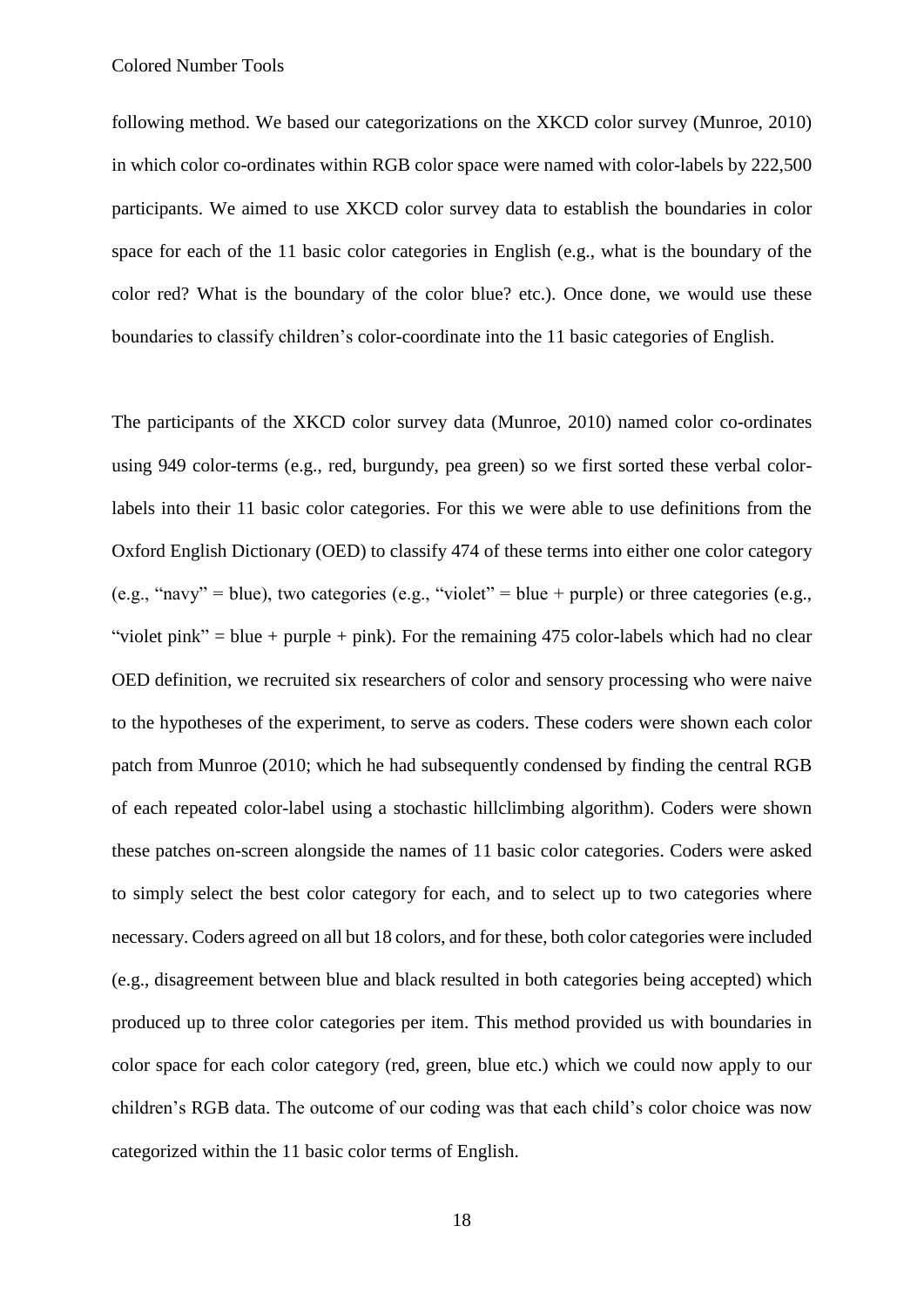#### **Matching Colors to Schema.**

Next we counted how many times each child had chosen a color for a number that matched either the *Numicon* or the *Numberjacks* schemas (see Table 2 below for the color-categories of these schema which were rated by two independent coders with 100% agreement). For example, if the child had chosen red for the number 5, this would count as a match for *Numicon* (whose 5 is red) but not for *Numberjacks* (whose 5 is blue). In cases where children's colors had been categorized as more than one color (e.g., a certain shade of turquoise was blue + green) a match was counted if either of the colors matched with the given schema. Each child received a single score for each schema (i.e., a *Numicon* score and a *Numberjacks* score) which was the total number of matches out of a maximum of nine for *Numicon* (1-9) and out of ten for *Numberjacks* (0-9).

We next established how many matches would constitute chance levels, using a Monte Carlo approach which simulated 10,000 children making free-associations between colors and numbers. Specifically, the simulation began with the 11 colors in English, which were *a priori* weighted to reflect how often they were chosen by children across our entire data set (e.g. blue was chosen more frequently than orange so was weighted accordingly). These weighted colors were then selected at random (with replacement) in ordered sets of nine (for *Numicon*) or sets of 10 (for *Numberjacks*). We repeated this 10,000 times and compared how each set matched to *Numicon* colors (or *Numberjacks* colors). In our *Numicon* simulation, for example, if the first color in the set matched the color of the *Numicon* shape for 1, this was a "match". If the second matched the color of the *Numicon* shape for 2, this is was another "match". This gave a match-score out of 9 for *Numicon* – and we did this repeatedly for 10,000 repetitions. This simply allowed us to establish the probability of matching to these schema by chance. Based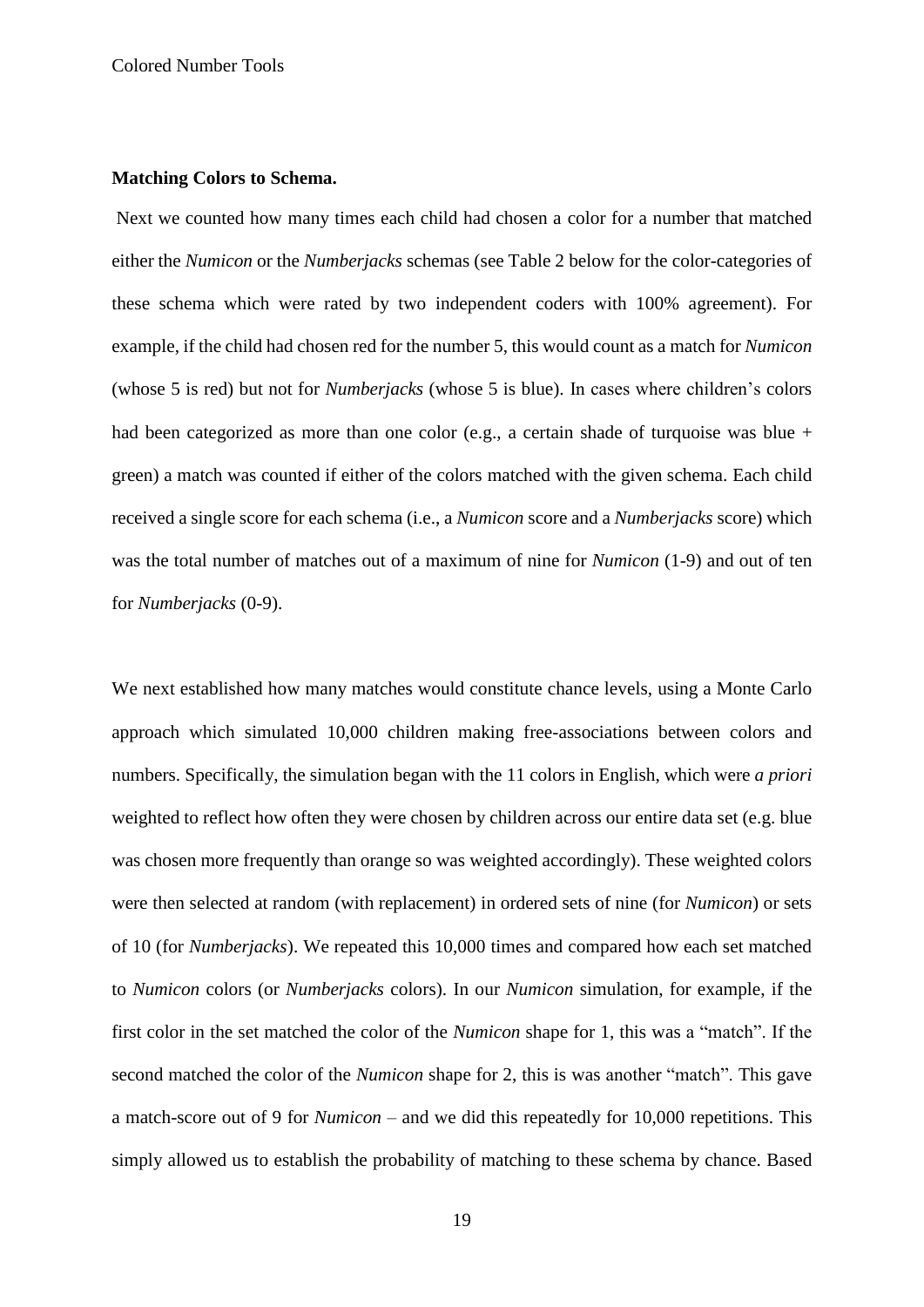on the conventional alpha of *p <.05* we found the minimum number of matches to *Numicon* needed to exceed chance levels was five (and five matches was significant at  $p = 0.011$ ). Five matches was also the appropriate statistical cut-off for *Numberjacks* (where five matches was significant again at *p* =.011). Given these analyses, we categorized children as using a *Numicon* or *Numberjacks* color-scheme if they had five or more matches (to *Numicon* or *Numberjacks* respectively), while children with four or fewer matches were considered to *not* be using these schema.

(A reviewer has asked us to also include an alternative approach where we identified internalizers against pure chance by running an equivalent Monte Carlo analysis but without weighting colors to reflect how often they were chosen by children; see Supplementary Information; SI. Either method identifies internalizers (at 5 matches as shown above, or 4 matches as shown in SI) and will produce exactly the same pattern of results in our subsequent analyses below. See SI Tables 3-6 for parallel analyses.)

# Table 2

| Number         | Numicon color | Numberjacks color |
|----------------|---------------|-------------------|
| $\overline{0}$ | n/a           | green             |
| $\mathbf{1}$   | orange        | purple            |
| $\overline{2}$ | blue          | orange            |
| 3              | yellow        | pink              |
| 4              | green         | blue              |
| 5              | red           | blue              |
| 6              | blue          | yellow            |
|                | pink          | red               |

*Color associations for numbers 0-9 in Numicon and in Numberjacks.*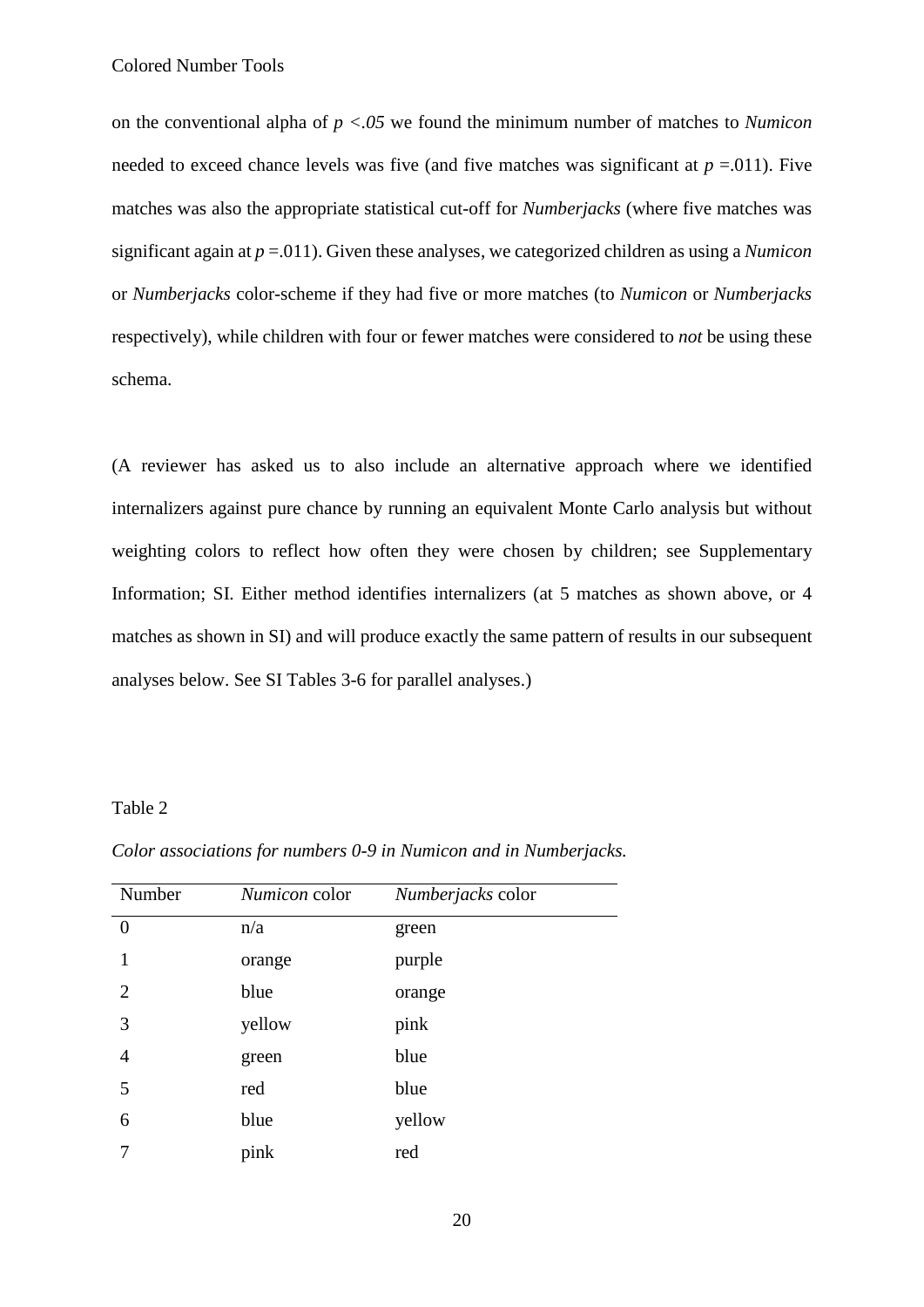| green  | blue  |
|--------|-------|
| purple | green |

Within the total sample of children who had been exposed to *Numicon* (n=2844; Years 2-5), we found 26 children (0.9%) had internalized *Numicon*'s colors (i.e., they used *Numicon* as a coloring strategy more often than chance would predict). And within the total sample for *Numberjacks* (n=3236; i.e., all children; Years 2-5) we found 100 (3.1%) had internalized *Numberjacks* colors. Within School Years 3-5 only (i.e., the cohort for our Mathematics testing) these numbers were 1% (21 out of 2124) and 3.1% (78 out of 2524) respectively.

There was no overlap between *Numicon*-internalizers and *Numberjacks*-internalizers (as expected, since these use different color-schemes).

# **Modelling the influence of color schemas on Numerosity and Math ability.**

Here we test the hypotheses that children who internalize *Numicon* colors may have better numerosity or curriculum math abilities than those who do not. Children's binary classification of using or not using the *Numicon* strategy to color numbers was entered into two hierarchical regression models to compare their performance first on the numerosity test and then on the curriculum math test. Our analyses will allow us to determine whether children who free associate the colors of *Numicon* are better in a test of numerosity and/or a test of mathematics (and we will then do similarly for *Numberjacks* colors).

*Numicon in Numerosity*. Our dependent measure, percent correct in numerosity, had a negatively skewed non-normal distribution. This was due in part to the nature of the score we used (percent correct, 50% being chance), and in part due to participants performing well on the task, so we took a bootstrapping approach in our regression model. (We did not use an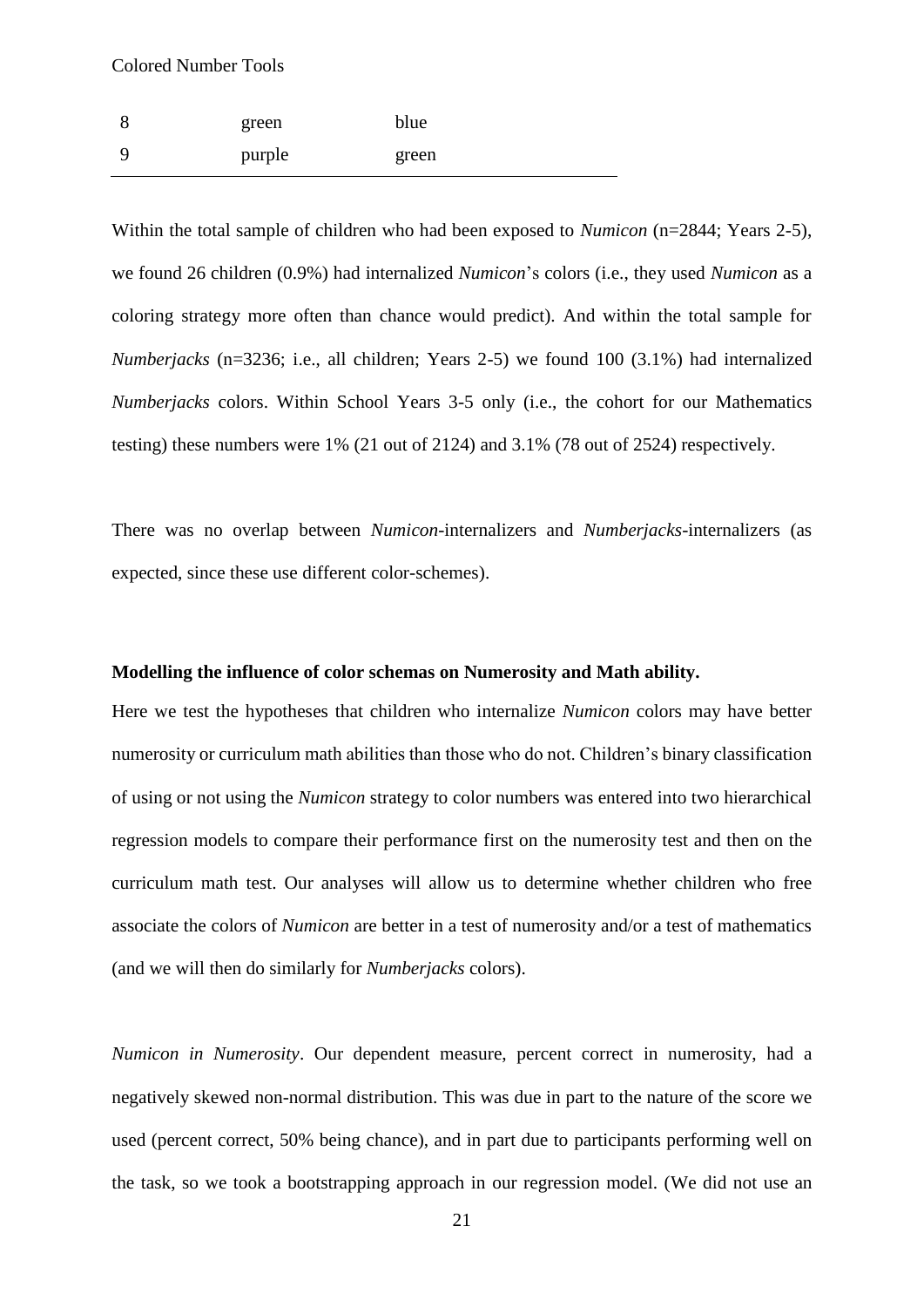alternative output from this test, a Weber fraction, because the Weber fraction cannot produce a score for children at or around chance level which is a valid score in our analysis.) Along with *Numicon* strategy (using or not using) we included chronological age as a predictor in step one because our data suggest that older children were significantly more likely to internalize *Numicon* colors than younger children ( $\chi^2$  (4) = 10.62, *p* = .03). Both predictors had a significant effect on numerosity: older children, and those who had internalized *Numicon* colors had better numerosity scores (see Table 3). The relationship between *Numicon* and numerosity equated to a gain of around 5% in numerosity scores for children internalizing Numicon colors. In order to further aid interpretation of this effect for *Numicon* colors, we investigated the Hedges g (quasi-equivalent to Cohen's d but for unequal groups). This effect size was small to moderate, Hedges  $g = 0.34$ . However, since this includes the influence of age, we re-examined Hedges g within a single age group (age 9, because this contained the largest set of Numicon internalizers) and produced a Hedges  $g = 0.37$ , suggesting the effect of Numicon is small-tomoderate.

#### Table 3

*Numicon as a predictor of numerosity ability with 95% confidence intervals in brackets. Figures are based on 1000 bootstrap samples. Chronological was entered as years in decimals.*

|             | $\boldsymbol{b}$                                                                   | <b>SEB</b> | β   | $\boldsymbol{p}$ |
|-------------|------------------------------------------------------------------------------------|------------|-----|------------------|
| Step 1      |                                                                                    |            |     |                  |
| Constant    | $72.40(69.14 - 75.70)$                                                             | 1.65       |     | .001             |
| Age         | $1.66(1.28-2.02)$                                                                  | 0.19       | .17 | .001             |
| Step 2      |                                                                                    |            |     |                  |
| Constant    | $72.46(69.23 - 75.76)$                                                             | 1.65       |     | .001             |
| Age         | $1.65(1.27-2.00)$                                                                  | 0.19       | .17 | .001             |
| Numicon     | $3.10(-0.33 - 5.87)$                                                               | 1.50       | .03 | .038             |
| Integration |                                                                                    |            |     |                  |
|             | $N_{\text{etc}}$ ; $R^2$ = 03 for step 1; $R^2$ = 03 for step 2 $R^2$ change = 001 |            |     |                  |

*Note*:  $R^2 = .03$  for step 1;  $R^2 = .03$  for step 2  $R^2$  change = .001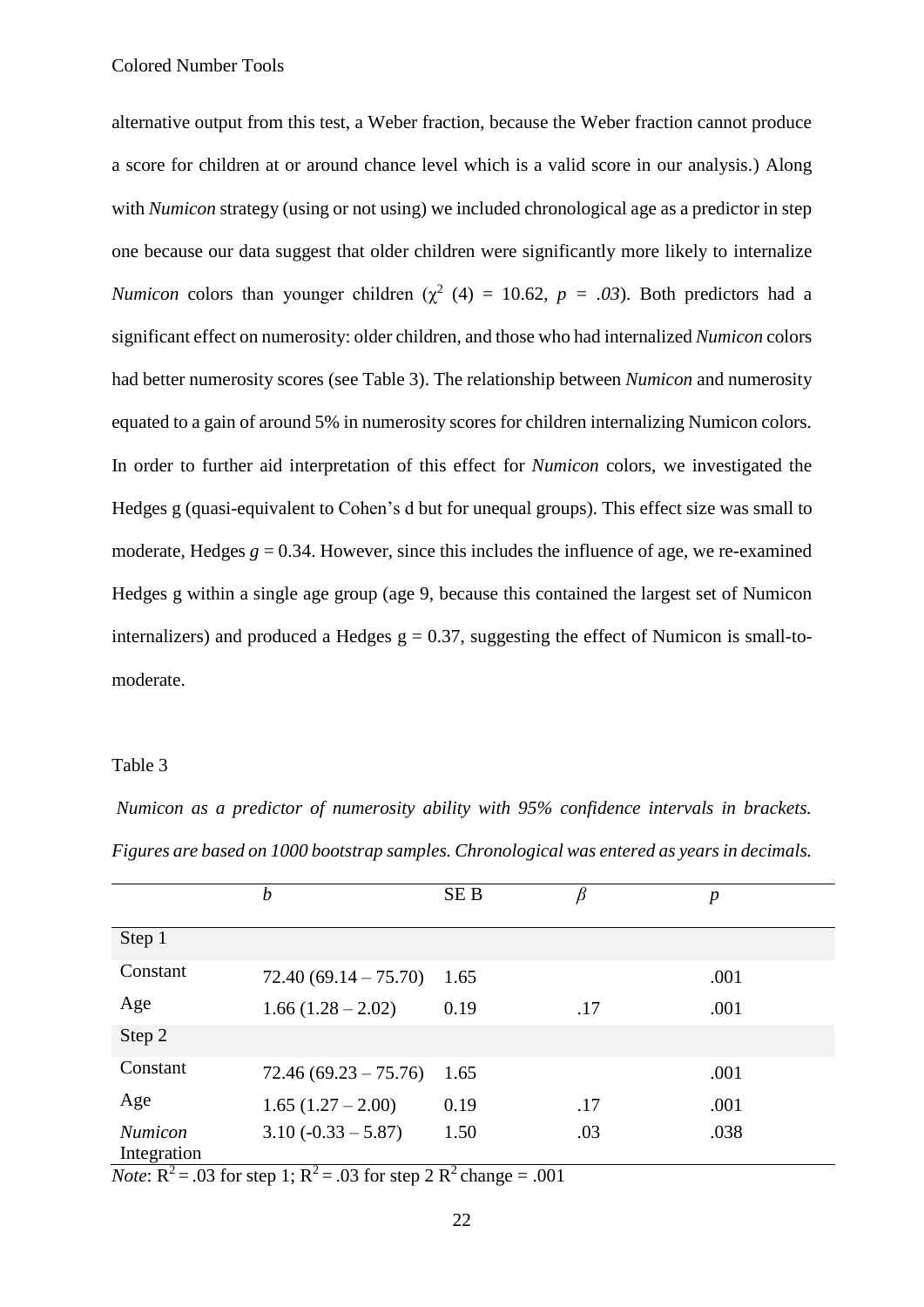*Numicon in Curriculum Math*. Each correct answer on the math test was given a score of 1 and these were summed to generate an overall mark. These were converted to z-scores to allow us to compare scores across years given that children in different years saw different questions. We entered our z scores as the dependent measure in our regression model, along with age and *Numicon* strategy as predictors (with *Numicon* strategy as a dummy variable: 'using strategy'  $= 1$  and 'not using strategy'  $= 0$ ). Age was centered around the mean chronological age of the year-group, because each child received a test appropriate to his or her school year but could be older or younger *within the year*. Although age itself was a significant predictor of math ability ( $\beta = 0.25$ ,  $p < .001$ ), the *Numicon* strategy (using or not using) was not ( $\beta = .02$ ,  $p = .465$ ; see Table 4).

To explore this null result we performed a Bayes factor analysis to determine whether we have enough evidence to accept the null hypothesis (Dienes, 2014). Our Bayes assumes a halfnormal distribution (Dienes, 2014) and we took our informative prior (i.e., a previous study against which to gauge our own findings) from a study showing improvement in math from a *Numicon* intervention (*Multi-sensory approach to the teaching and learning of mathematics. Pilot project 2005*, 2008). This chosen prior (unlike, say, Churches 2016) provided the statistical information necessary to calculate a Bayes Factor (i.e., a mean difference between groups that can be standardized, and the standard error of this mean). Bayes Factors lie on a continuum in which scores less than 0.33 constitute evidence for the null hypothesis, and scores above 3 indicate evidence for the experimental hypothesis (Dienes, 2014).Our moderate Bayes Factor ( $BF = 0.15$ ) was indeed less than 0.33 allowing us to accept the null hypothesis (Dienes, 2014) with sufficient power to conclude there is no difference in math performance between children who had or had not internalized the *Numicon* color-system.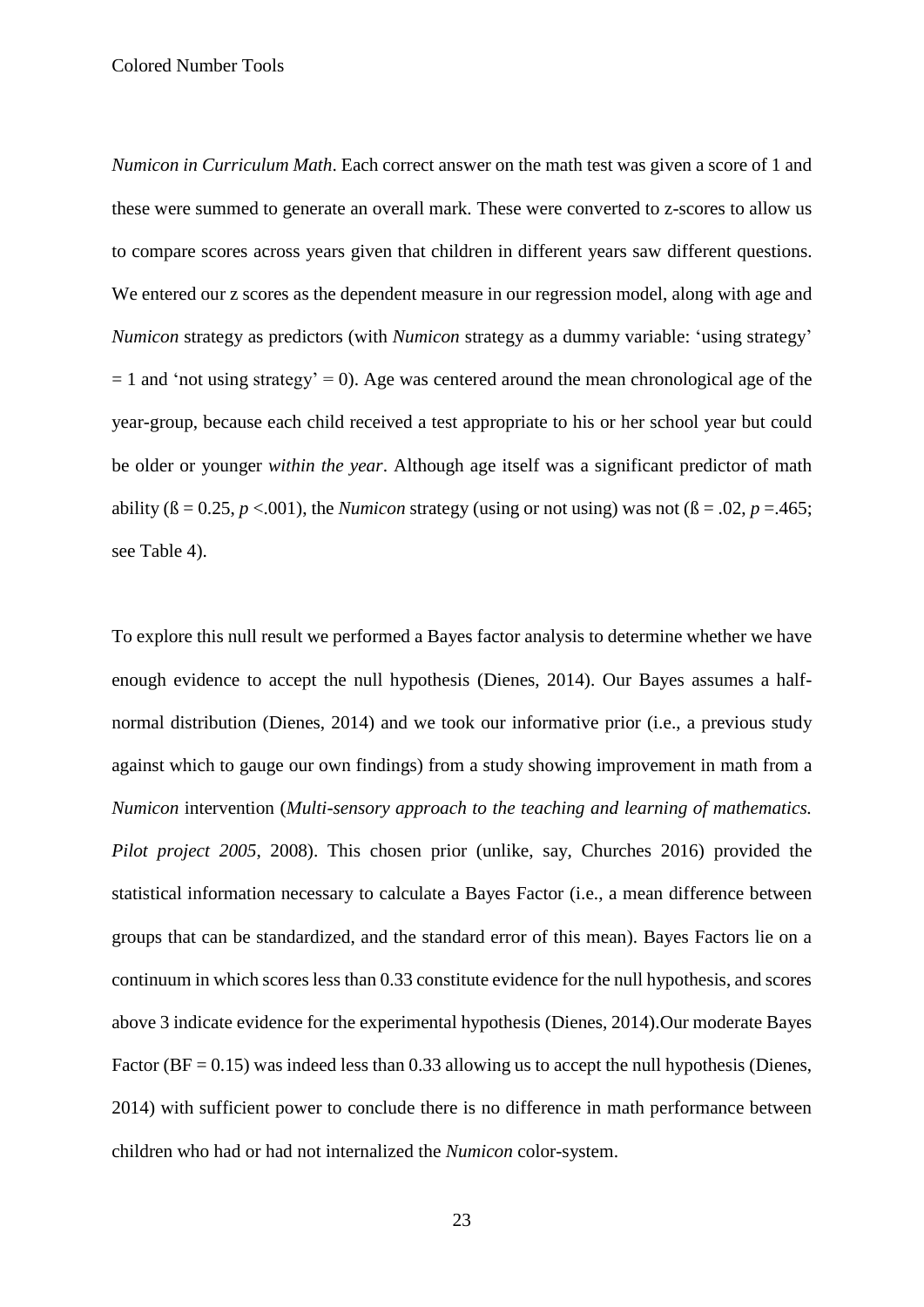# Table 4

*Numicon as a predictor of mathematics ability with 95% confidence intervals in brackets. Chronological age is mean centered, within each school year.*

|                               | $\boldsymbol{b}$        | <b>SEB</b> | β      | $\boldsymbol{p}$ |
|-------------------------------|-------------------------|------------|--------|------------------|
| Step 1                        |                         |            |        |                  |
| Constant                      | 0.02                    | 0.02       |        | .451             |
| Age                           | 0.73                    | 0.06       | .25    | < 0.001          |
| Step 2                        |                         |            |        |                  |
| Constant                      | $0.02(-0.02-0.06)$      | 0.02       |        | .412             |
| Age                           | $0.73(0.61-0.85)$       | 0.06       | .25    | < .001           |
| <i>Numicon</i><br>Integration | $-1.55(-0.57)$<br>0.26) | 2.12       | $-.02$ | .465             |

*Note*:  $R^2 = .06$  for step 1;  $R^2 = .06$  for step 2

We end this section by pointing out that our pattern of results remains identical, even if we reinserted all excluded children from our Numicon analyses. (These children had been excluded because they were not using *Numicon* in their current class, but were nonetheless likely to have been exposed to *Numicon* in younger years, given the schools we tested.) Figures 1-6 in our SI show histograms illustrating the number of matches to each schema for these participants, as well as our corresponding analyses re-inserting excluded children; our pattern of results remain the same (See SI- Tables 1 and 2).

*Numberjacks in Numerosity*. We turn now to the color-schema of *Numberjacks*. We performed the same regression analysis on our Numerosity data as above, but this time using the binary classification of whether children did, or did not color numbers according to *Numberjacks*. Our results show that age was again a significant predictor of numerosity performance, but *Numberjacks* was not (see Table 5). We again ran a Bayes Factor, here using an uninformed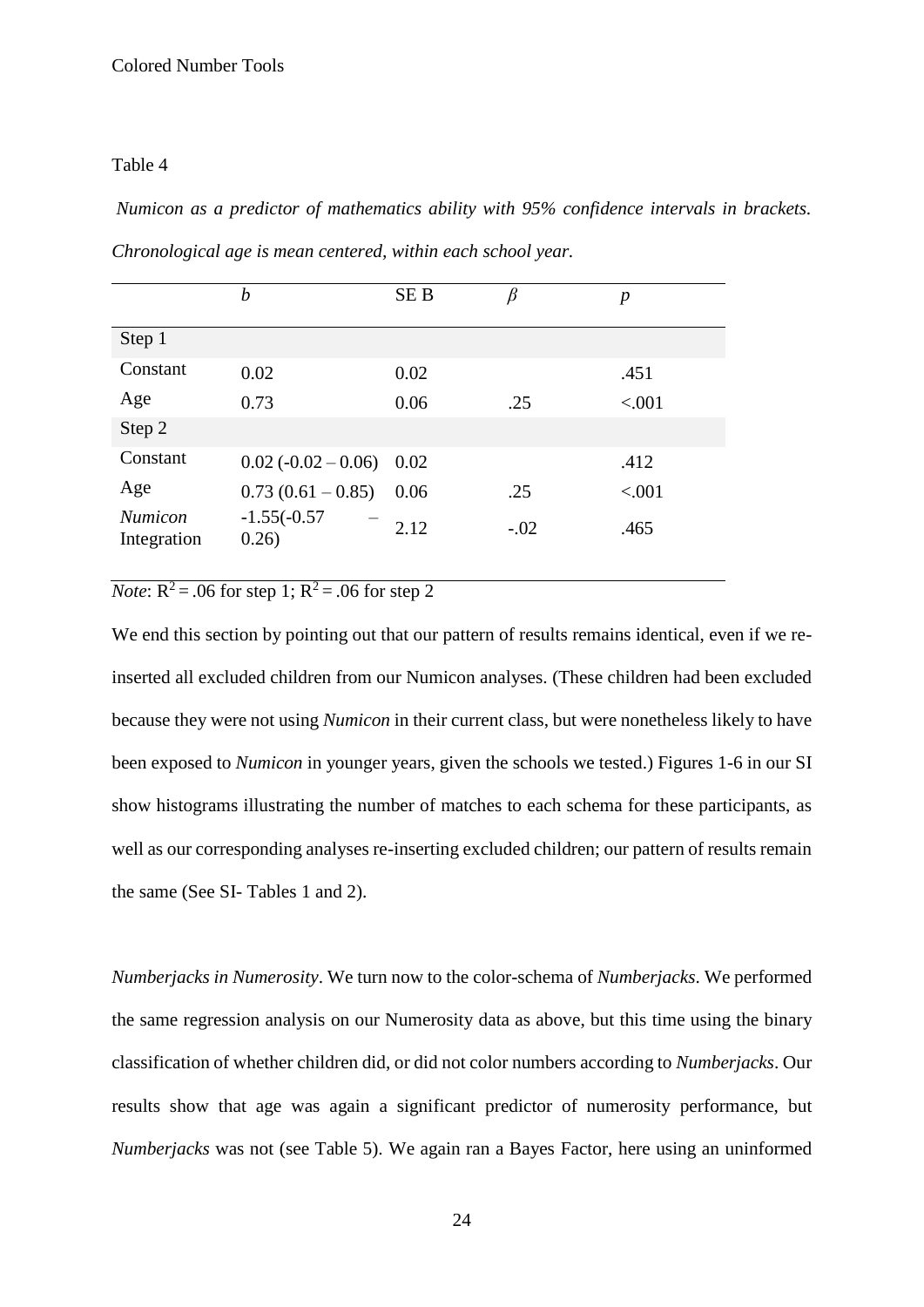prior (in the absence of a suitable *Numberjacks* study for comparison) within Rouder and Morey's (2012) Bayes Factor calculator for regression models (found at http://pcl.missouri.edu/bayesfactor). Our JZS Bayes Factor was 0.05 which again is under .33 lending strong support for the null hypothesis (Lee & Wagenmakers, 2014).

# Table 5

*Numberjacks as a predictor of numerosity ability with 95% confidence intervals in brackets. Figures are based on 1000 bootstrap samples. Chronological was entered as years in decimals.*

|                            | b                      | SE <sub>B</sub> | $\beta$ | $\boldsymbol{p}$ |
|----------------------------|------------------------|-----------------|---------|------------------|
| Step 1                     |                        |                 |         |                  |
| Constant                   | $72.99(69.81 - 76.28)$ | 1.61            |         | .001             |
| Age                        | $1.57(1.20-1.92)$      | 0.18            | .16     | .001             |
| Step 2                     |                        |                 |         |                  |
| Constant                   | $72.98(69.80 - 76.28)$ | 1.61            |         | .001             |
| Age                        | $1.57(1.21-1.92)$      | 0.18            | .16     | .001             |
| Numberjacks<br>Integration | $0.12(-2.50 - 2.34)$   | 1.23            | .002    | .936             |

*Note*:  $R^2 = .02$  for step 1;  $R^2 = .02$  for step 2

*Numberjacks in Curriculum Math*. Finally, we repeated our analysis investigating whether the *Numberjacks*strategy (used or not used) in coloring numbers predicted math ability. Our results showed that age was again significant predictor for math but *Numberjacks* was not significant (see Table 6), and a moderate-to-strong Bayes factor of 0.09 confirmed our strong support for the null hypothesis.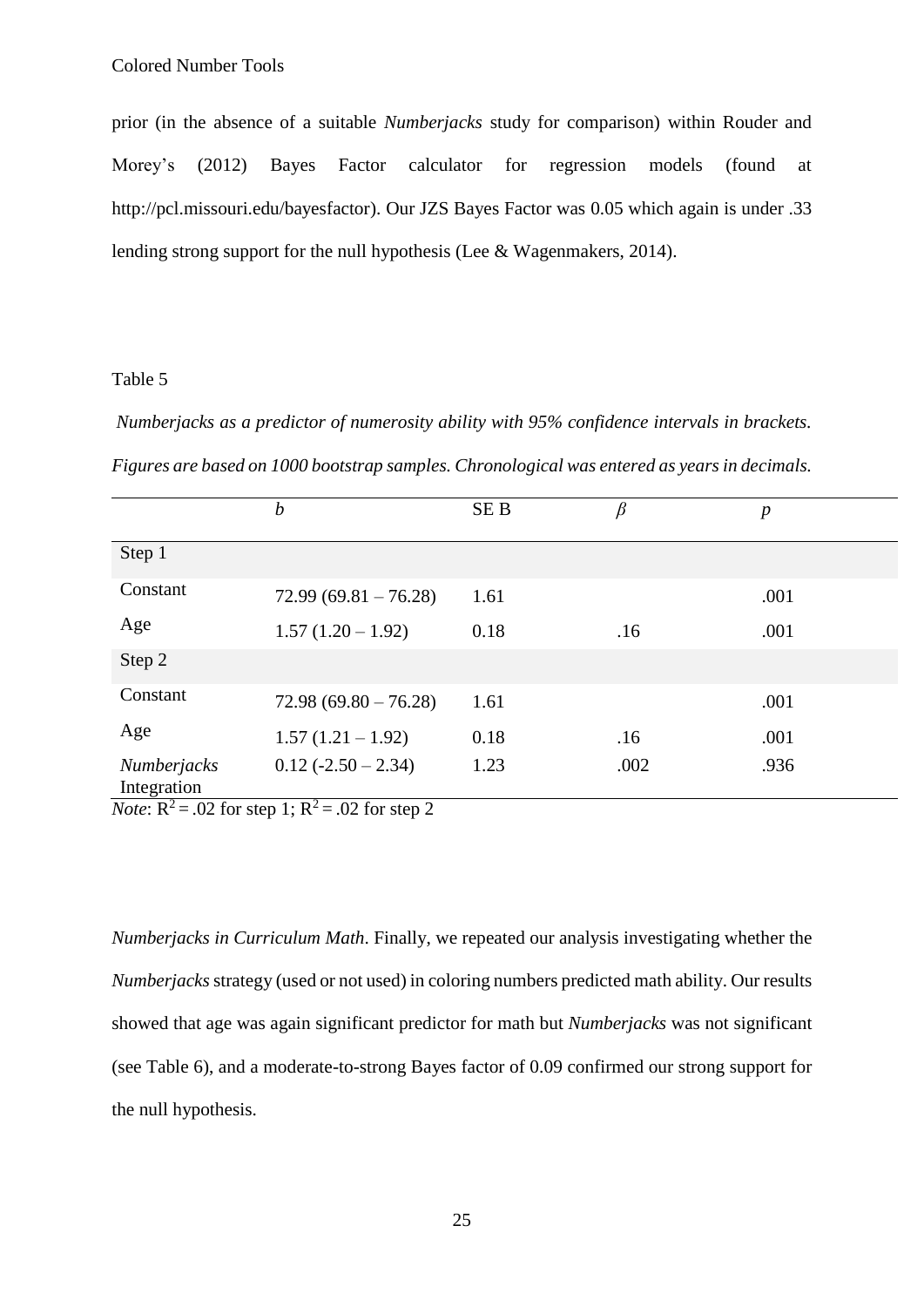# Table 6

*Numberjacks as a predictor of mathematics ability with 95% confidence intervals in brackets. Chronological age is mean centered, within each school year.*

|                                   | $\boldsymbol{b}$       | <b>SEB</b> | $\beta$ | $\boldsymbol{p}$ |
|-----------------------------------|------------------------|------------|---------|------------------|
| Step 1                            |                        |            |         |                  |
| Constant                          | $-0.001$               | 0.02       |         | .968             |
| Age                               | 0.72                   | 0.06       | .24     | < .001           |
| Step 2                            |                        |            |         |                  |
| Constant                          | $0.001 (-0.04 - 0.04)$ | 0.02       |         | .952             |
| Age                               | $0.72(0.61 - 0.83)$    | 0.06       | .24     | < .001           |
| <b>Numberjacks</b><br>Integration | $-0.01 (-0.21 - 0.23)$ | 0.11       | .002    | .905             |

*Note*:  $R^2$  = .06 for step 1;  $R^2$  = .06 for step 2

# **Relationships between Numerosity and Math ability.**

It is important to note that numerosity skills usually correlate with math ability (Halberda et al., 2008), and for this reason we verified whether these also correlated within our own cohort. As expected, there was a significant relationship between numerosity scores and mathematics scores, such that children scoring highly on one measure were likely to score highly on the other (*r* = .26, *p* <.001). In other words, although internalizing *Numicon* colors predicted numerosity and did not predict math ability, there was nonetheless a significant relationship between numerosity and math (as we would expect, whether or not children had internalized colors).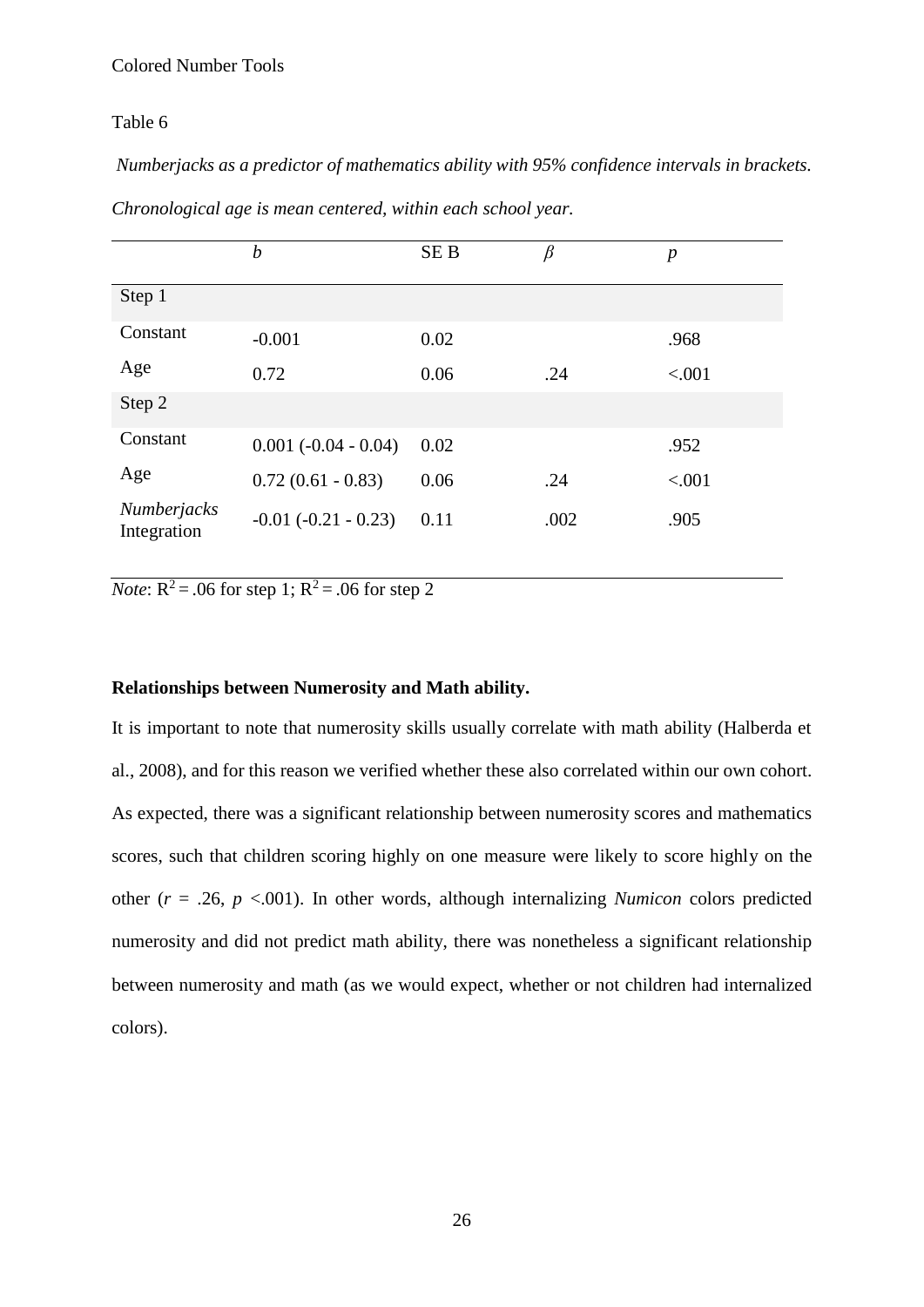# **Discussion**

Our paper set out to investigate how colored numbering within the educational devices *Numicon* and *Numberjacks* might aid children's numerical cognition. We did this by identifying whether or not children had internalized the colors from each device, and the extent to which this aided them in a curriculum math test, and in a test of numerosity. To do this, we first asked children to free-associate colors to numbers and we inspected their responses to determine whether they had followed the schema of either *Numicon* or *Numberjacks* colors. We tested the math and numerosity skills of children who had internalized these colors, and compared them to controls who had not internalized either schema. Our model first predicted that *Numicon*, but not *Numberjacks*, would correspond to better performance on in numerosity (i.e., sense of magnitude) because *Numicon* maps colors directly to magnitudes, while *Numberjacks* maps only to numerals. Our data supported this prediction: children who had internalized the colors of *Numicon* performed significantly better in numerosity.

The second prediction from our model was that internalizing *Numberjacks* (colored numerals) might bring benefits in curriculum mathematics because many of our questions were numeralbased. This prediction was not supported. Relatedly we hypothesized that *Numicon* colors (which aid magnitude processing) might have a "knock on" effect in the same curriculum math test. Again this third prediction was not supported. We therefore conclude that within manipulatives such as *Numberjacks* which link color to numerals, the color itself does not aid in math ability. And that although manipulatives linking color to magnitude (*Numicon*) are associated with benefits in numerosity, the dual-coding of color to magnitude does not easily transfer to Arabic symbols – or may not help in mathematics even if it does so. Instead, our fourth hypothesis was supported: there was a significant correlation between numerosity and mathematics (see also Halberda et al., 2008) but this was not influenced by the colors of math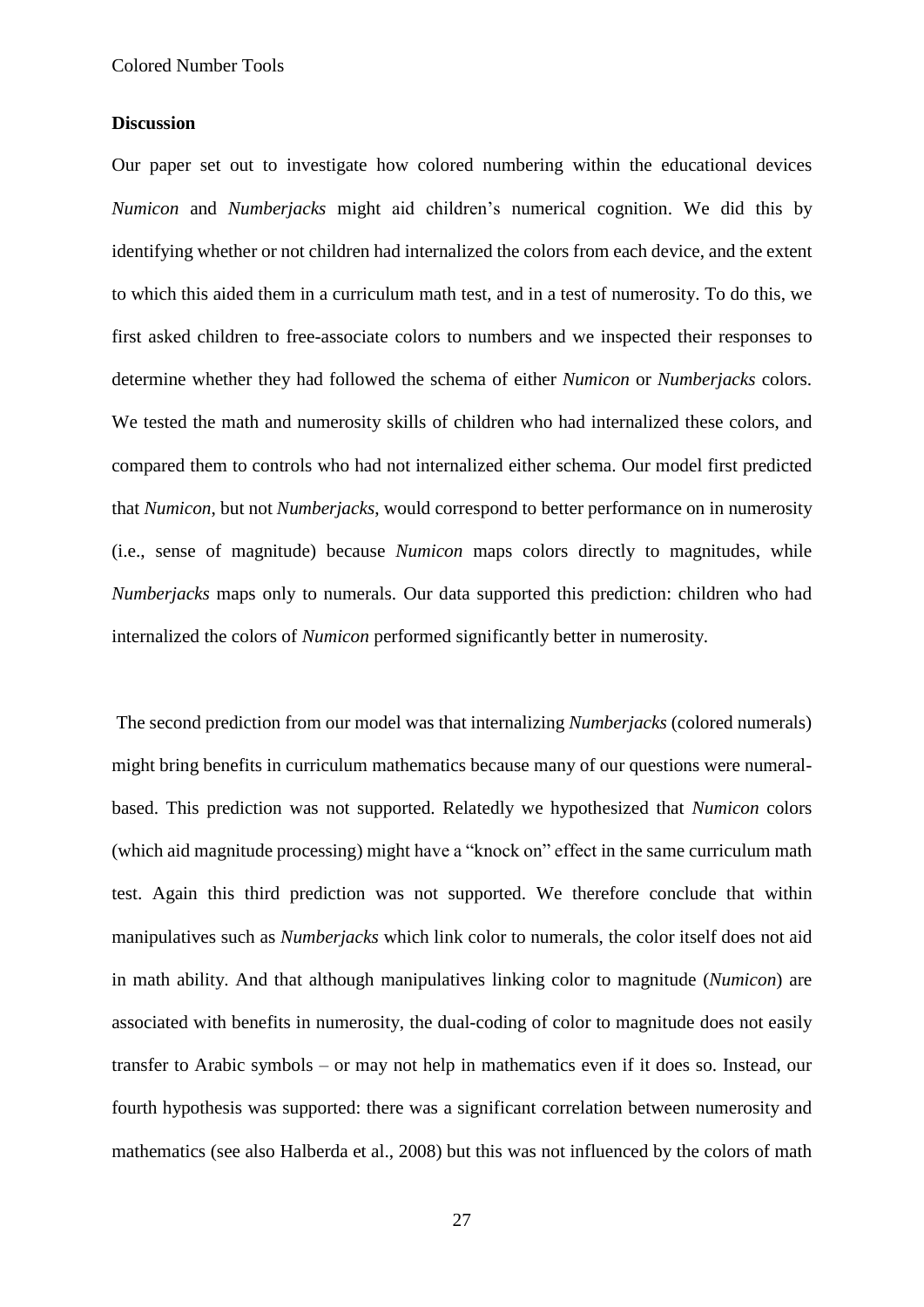manipulatives. We represent these findings in our updated model, shown in Figure 5. Although our model is phrased in terms of two particular math manipulatives (*Numicon* and *Numberjacks*) it makes generalizable predictions beyond these exemplars, and extends to any math manipulatives using color in its approach to teaching math.



**Figure 5.** A Revised Model of Math manipulatives: Left column shows the dual coding of color at different levels of representation from two types of math manipulatives (*Numicon* and *Numberjacks*). Middle column shows color is mapped directly to magnitude in *Numicon* but to numerals in *Numberjacks*. Final column shows the testing measures where the model predicts effects. Blue arrows show hypothesized dual-coding benefits from color, and grey arrows represent benefits unrelated to color. Our data supported hypotheses 1 and 4.

Overall, our data suggests that an advantage in numerosity may come from Numicon's colors. We have attributed this benefit in numerosity to *color* in particular because this was our independent variable (i.e., our groups were divided on whether they showed evidence of having internalized colors). Hence we have followed the standard empirical approach of attributing significance to the feature that was manipulated. However, it is logically possible of course (as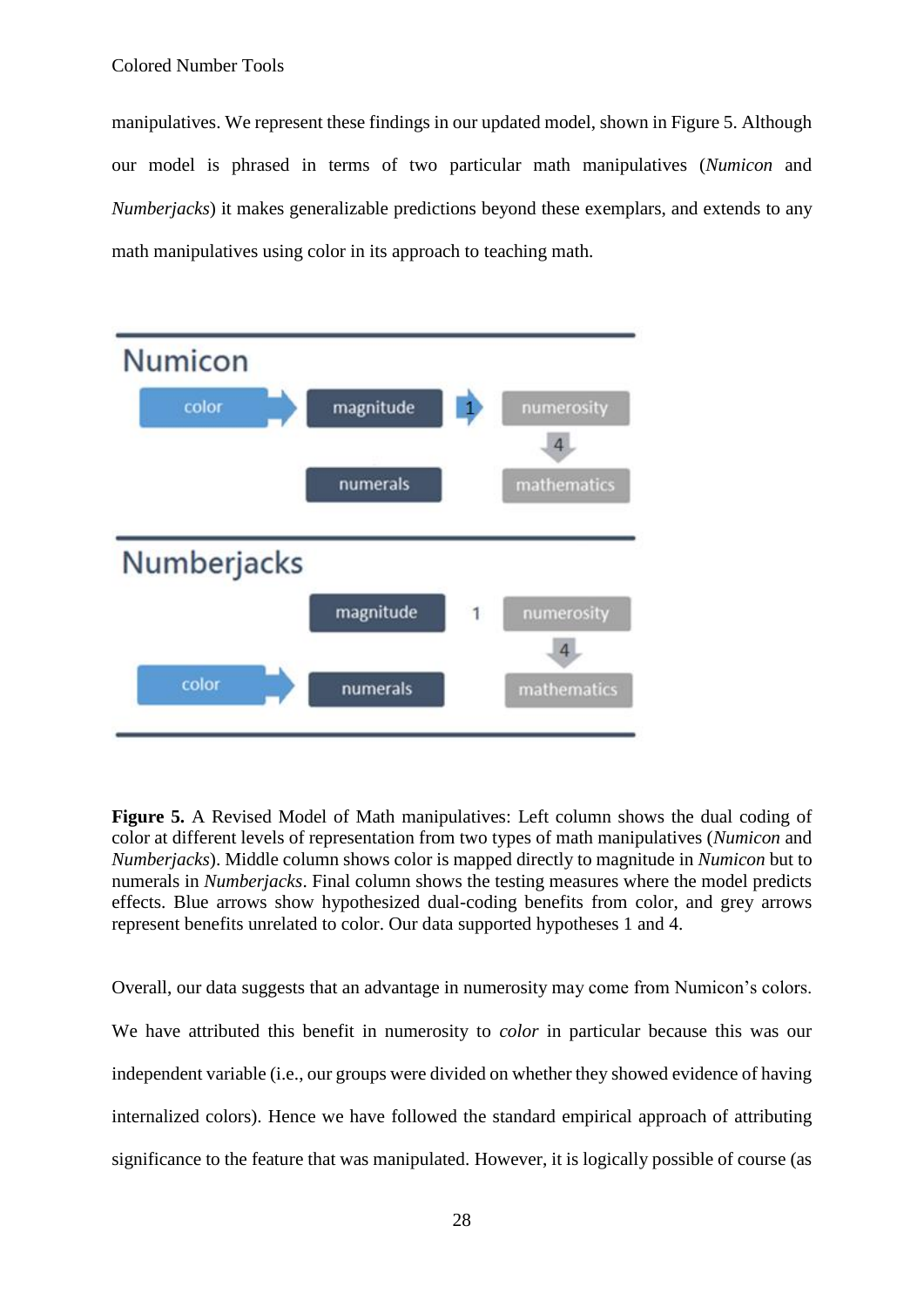in any study) that color may influence numerosity only indirectly, via some other correlating feature within Numicon (e.g., it could be that the shape of Numicon aids numerosity, and children who notice shape also happen to notice color). But there is no evidence in our study of any 'middle-man' influence, so we follow the assumptions of Occam's razor in attributing advantages in numerosity to the internalization of Numicon's colors, in particular.

So why might colored magnitude aid numerosity, but colored numerals *not* aid mathematics? And is this finding to be expected? A test-case for the impact of colors on numerical processing might be to re-examine whether benefits in math are seen in grapheme-color synesthetes. We saw earlier that synesthetes' dual-coding of color with graphemes improves cognition (e.g., memory for words) but evidence within numerical cognition has been somewhat equivocal: Green and Goswami (2008; see Simner and Bain, 2018 for indepth analysis) found that three out of eight synesthetic children with colored numerals showed superiority in mathematics, with a group trend  $p = 0.09$ . But their recruitment methods could have encouraged high performing children irrespective of synesthesia (see Simner & Bain, 2018 for discussion). We are therefore in the process of administering a mathematics (and numerosity) test to approximately 50 synesthetic children whom we have recruited using random sampling methods. In summary, studies to date suggest synesthetic dual-coding of numerals may not bring unambiguous benefits in mathematics testing – which mirrors our findings here – and our future studies are exploring this further.

We should of course acknowledge the small number of children within our sample who will have had synesthesia – and even color vision deficiencies– although these will have made only a very small conitrbution to our study given our large sample. For example, given the low prevalence of grapheme-color synesthesia in the population (e.g., Simner et al., 2009) 99% of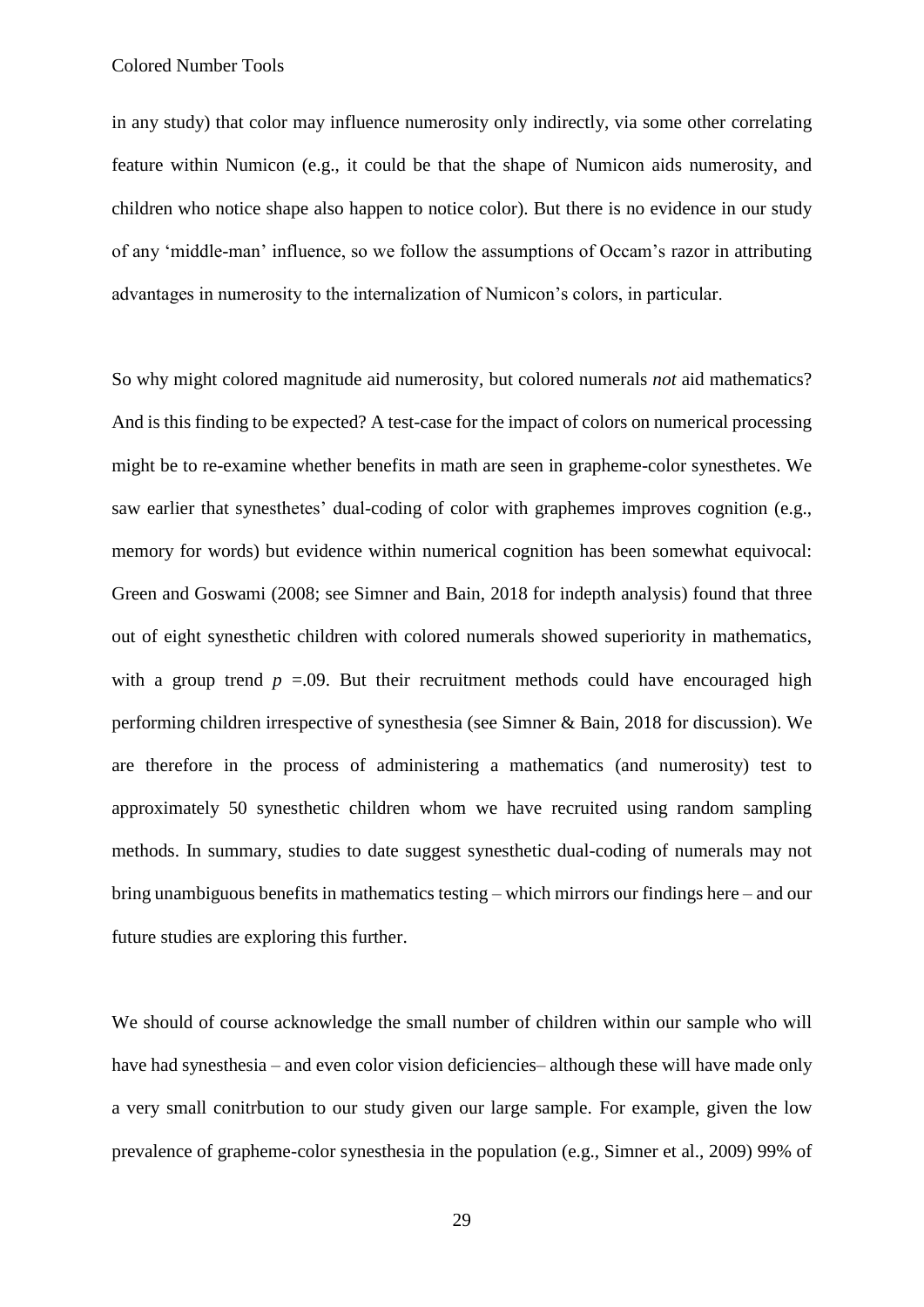our sample will not have synesthesia, although some nonetheless demonstrated memory associations linking colors and numbers, as we have shown. Learned associations such as these can sometimes be difficult to distinguish from genuine synesthesia in a behavioral sense (e.g., Meier & Rothen, 2009) but they have different neurological correlates. Elias, Saucier, Hardie, and Sarty (2003) compared genuine number-color synesthesia against a case where colored numbers had been acquired from the environment (by a lifetime of cross-stitching, in which needles are colored and numbered). Although both cases performed similarly in behavioral testing, only synesthesia resulted in activation of the dorsal visual stream when manipulating numbers, suggesting synesthetes alone possess the quasi-perceptual phenomena that is unique to synesthesia. The case of acquired colors from cross-stitch needles is directly equivalent to our own cases here, suggesting that the children in our study who had internalized colors would likely be using similar, non-synesthetic neurological mechanisms.

It is important to clarify our claim that the colors from these math tools (*Numicon* and *Numberjacks*) were 'internalized' by some children. Our criterion was that children had to freeassociate to the *Numicon* (or *Numberjacks*) colors more often than chance would predict. We assume that exceeding chance means that some psychological strategy was used, and this is the basis of our assumption that colors were 'internalized'. We point out that our 'internalizing' threshold of five or more matches to the nine colors of *Numicon* may seem small by intuition alone, but statistically-speaking this is highly improbable. And perhaps most importantly, our data show that 'internalizers' were indeed a meaningful cohort, because they were also the category who performed better in numerosity; i.e., this categorization had a detectable impact on scores. For this reason we are confident that our samples were meaningfully divided into children who have, or have not, internalized colors from being exposed to colored numbertools.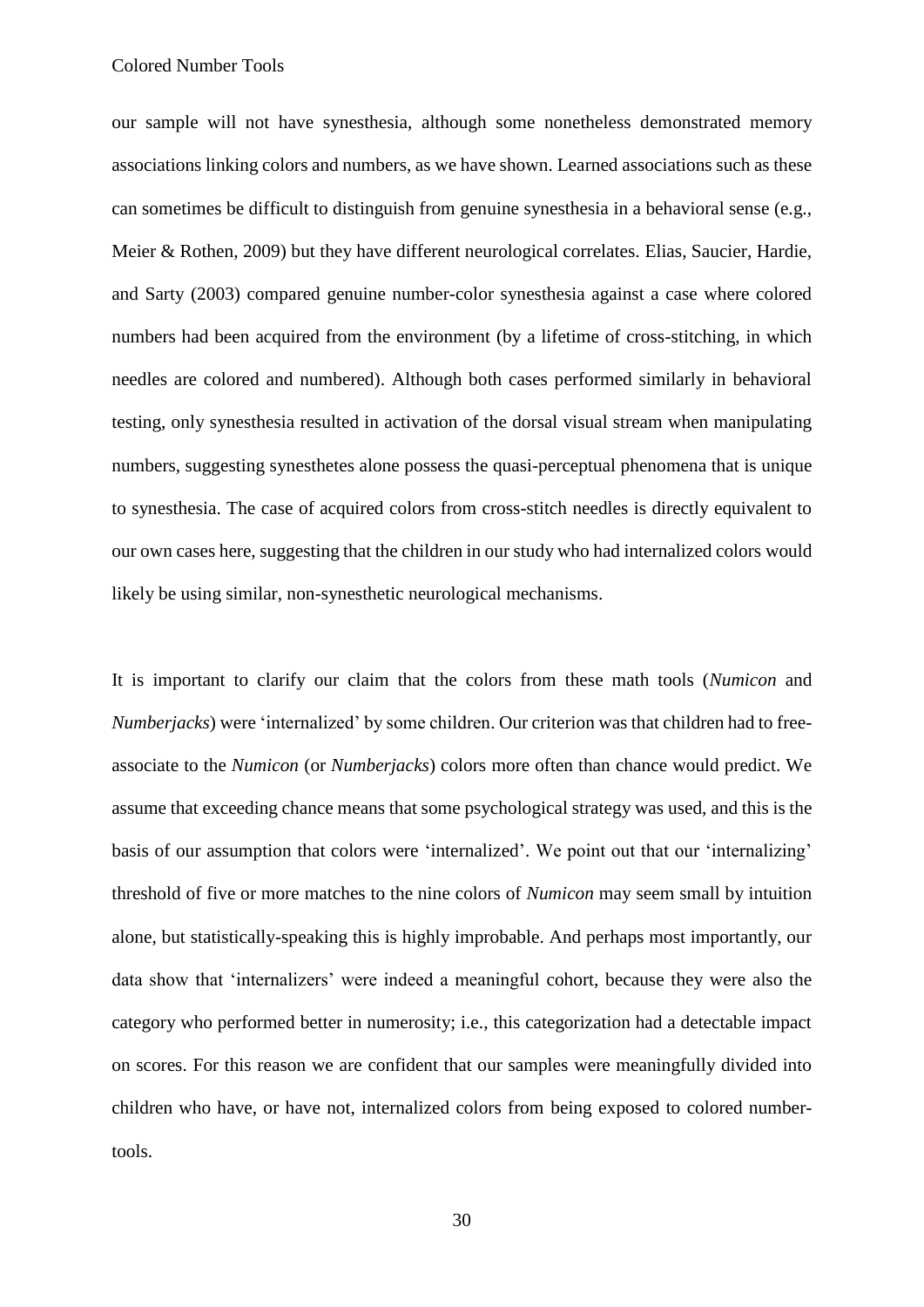Although we found no effect of either *Numicon* or *Numberjacks* in our curriculum math test, it is important to point out this does not mean *Numicon* and *Numberjacks* do not improve math. Indeed prior studies testing *Numicon* would suggest otherwise (e.g., Churches, 2016). Here we can conclude only that math improvement in earlier studies is unlikely to stem from *Numicon*'s colors. It may therefore be the shape qualities of *Numicon* which improve math, or indeed some interaction between color and shape. And it is important to point out any limitations of our findings. We have assumed that *Numicon* colors improve sense of magnitude but the reverse might also be true: children with better numerosity ability may be better able to integrate colors into their magnitude schema. The nature of regression statistics do not allow us to infer the direction of causality, although findings elsewhere suggest that exposure to colored numbers in *Numicon* does causally induce changes in numerical cognition (Churches, 2016). We therefore tentatively assume in the absence of direct counter-evidence that the dual-coding of color aids in magnitude estimation rather than vice versa.

We point out that ours is the first study to examine the impact of *Numberjacks* on mathematical literacy and our results point to *Numberjacks* colors being influential at a surface level (e.g., children do internalize its colors) but not at a conceptual level (this did not lead to improvements in numerosity or math). One consideration, however, is that *Numicon* is actively taught at school, while *Numberjacks* is watched passively at home. Carbonneau et al. (2013) found that math manipulatives have an increased effect on children's learning when there is more emphasis on instruction given by the educator. We might therefore have found increased impact of colored numerals if these were used actively in the classroom, and we are now categorising schools according to their colored numeral displays (e.g., wall posters) in order to assess the impact this might have on math attainment.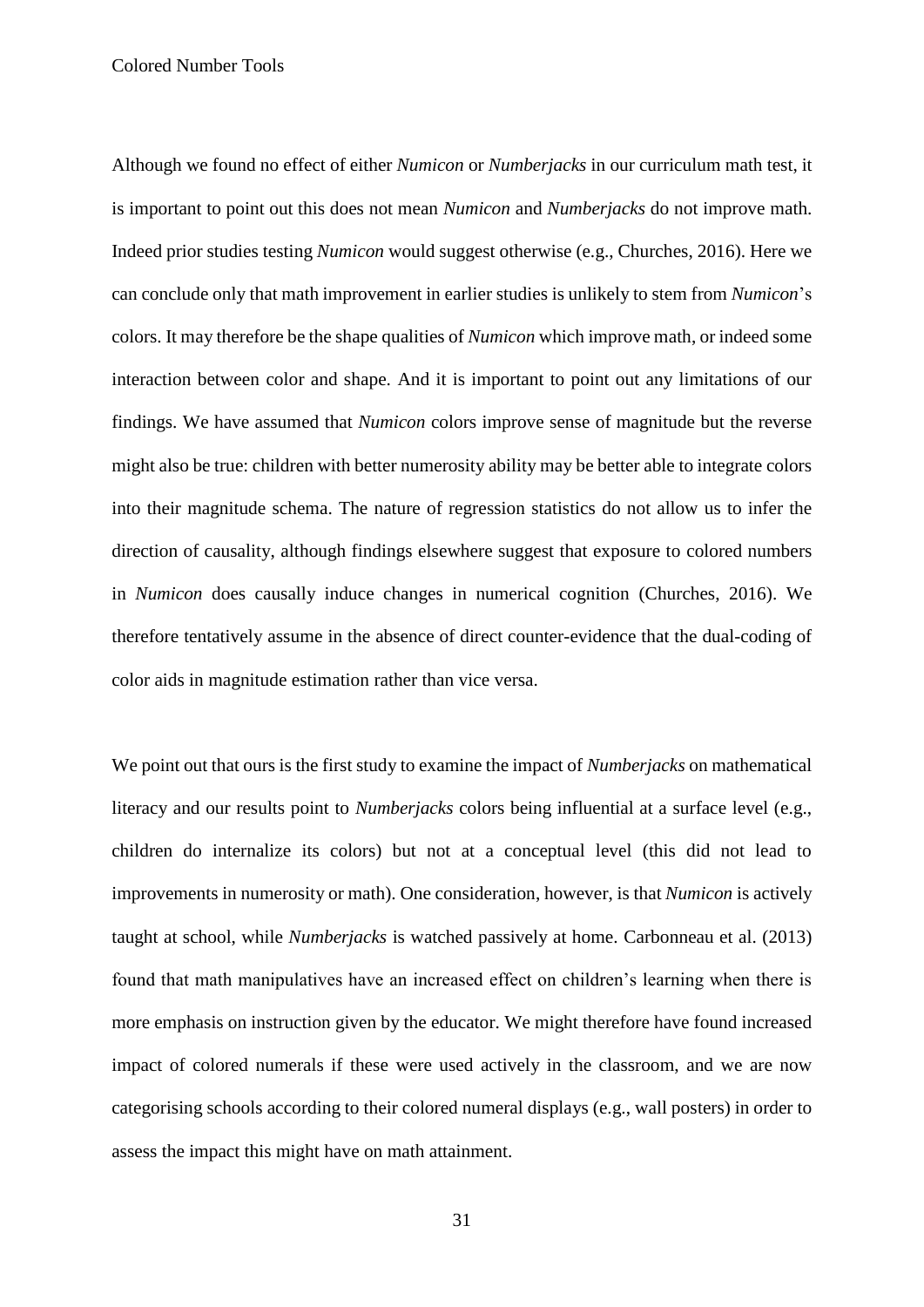We point out that only a small amount of variance was captured by our significant model (involving *Numicon* colors and numerosity) and this equated to a small-to-moderate Hedges *g* of 0.37. However, this effect size must be taken in context, and is almost certainly because we took an extremely indirect measurement of whether *Numicon* and *Numberjacks* had been internalized: we did not ask children for *Numicon*/ *Numberjacks* colors, and we did not mention *Numicon*/ *Numberjacks* to them in any way. We simply asked children to color numbers in any way they wished, but would likely have found a clearer influence of *Numicon* on numerosity if we had instructed children to recall *Numicon* colors directly. (We avoided this because we did not want children to think about math manipulatives in the context of our math/numerosity tests.) Nonetheless, even with our highly indirect measure, the interaction between *Numicon* and numerosity was significant and equated to a gain of around 5% in numerosity scores for children internalizing *Numicon* colors. Overall this suggests that internalising colored magnitudes might indeed aid in numerosity ability in a way that is important to acknowledge.

In conclusion, we found that some children internalize number-color associations from the educational tools *Numicon* or *Numberjacks*, which pair colors with magnitudes or Arabic numerals respectively. In the former case, we found a significant improvement in children's numerosity abilities, and conclude that *Numicon's* iconic representation of magnitude may help its colors become integrated into the ANS as a proxy for quantity. We found no benefits in mathematics testing, and no benefits in either numerosity or math for the colored numerals of *Numberjacks*. Together, our findings suggest that teaching magnitude-color patterns in education may be beneficial for the ANS in children's developing number cognition. Our findings would be of interest to a wide audience, including educationalists or researchers of developmental numerical cognition, or researchers of multisensory integration in learning, or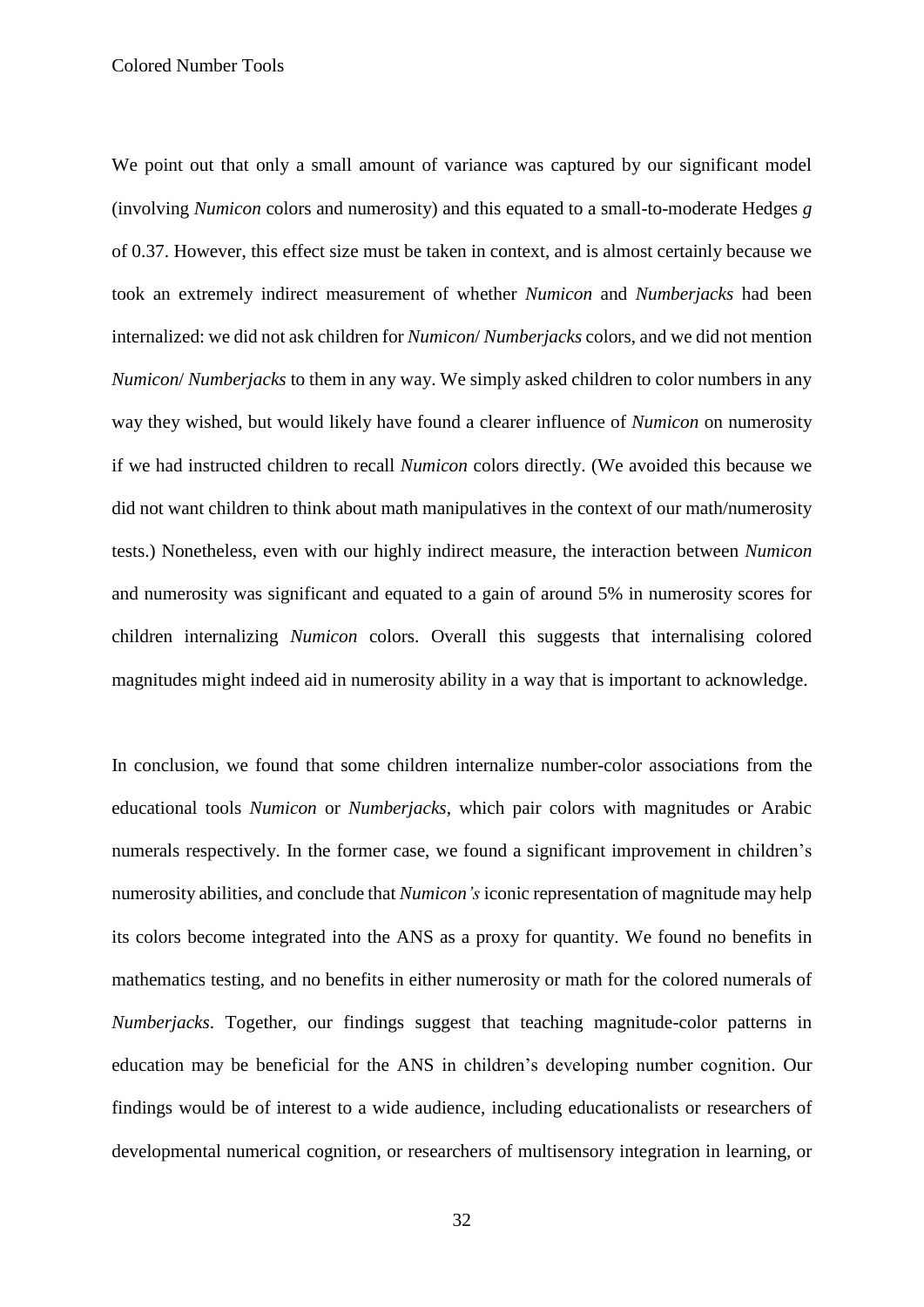indeed visual psychophysicists (we introduced a novel psychophysical metric for color categorisation). Finally, given that math manipulatives are common interventions for children with disabilities, our findings might also be relevant to clinical practitioners, and indeed to anyone interested in the benefits of internalizing environmental color. In summary, our results speak to the theoretical boundaries of multisensory learning, and to a fascinating interplay between numbers, colors and education.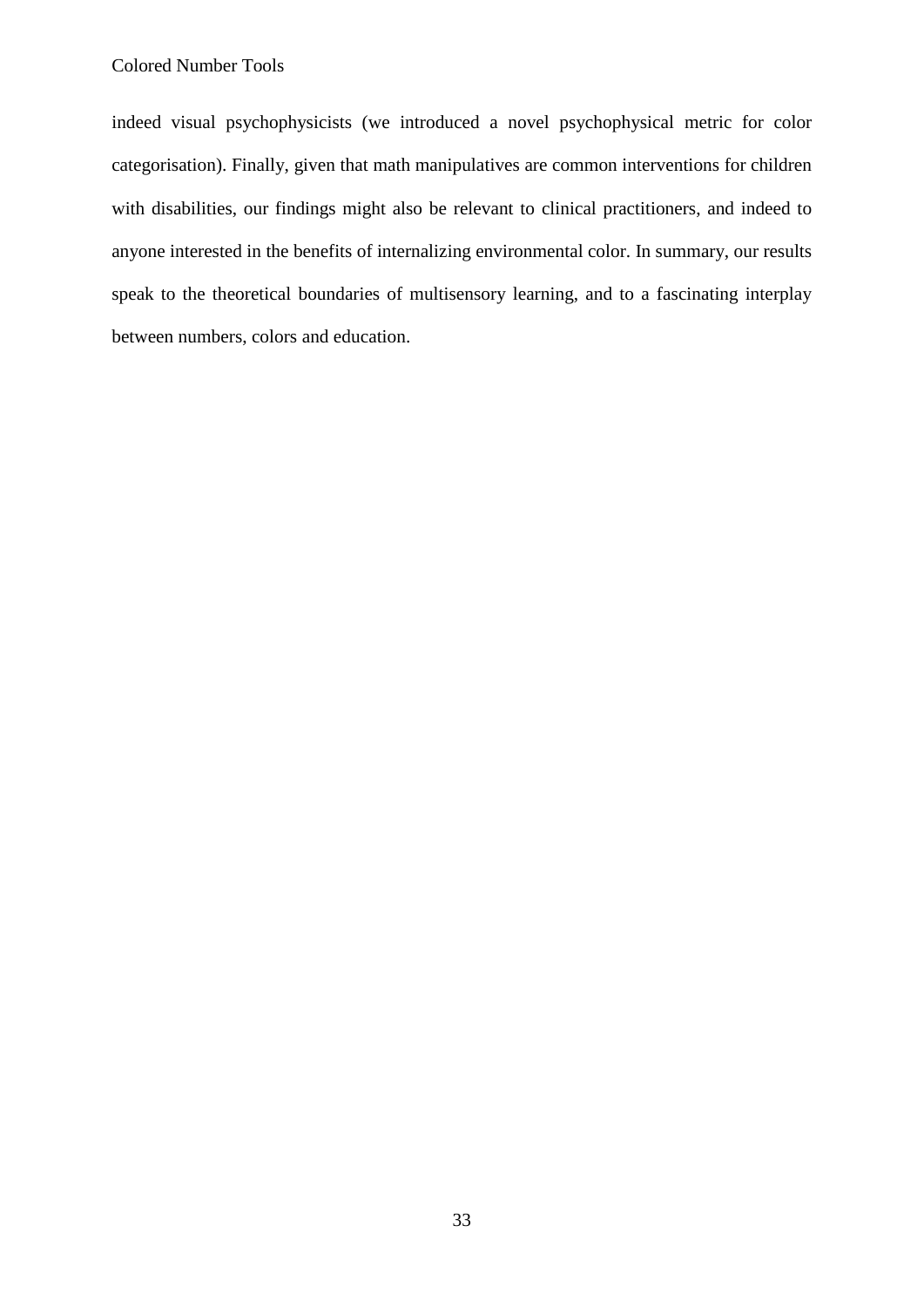References

- Anobile, G., Stievano, P., & Burr, D. C. (2013). Visual sustained attention and numerosity sensitivity correlate with math achievement in children. *Journal of Experimental Child Psychology*, *116*, 380–391. https://doi.org/10.1016/j.jecp.2013.06.006
- Barth, H., Kanwisher, N., & Spelke, E. (2003). The construction of large number representations in adults The construction of large number representations in adults. *Cognition*, *86*(3), 201–221. https://doi.org/10.1016/S0010-0277(02)00178-6
- Berlin, B., & Kay, P. (1991). *Basic color terms: Their universality and evolution.* Univ of California Press.
- Carbonneau, K. J., Marley, S. C., & Selig, J. P. (2013). A meta-analysis of the efficacy of teaching mathematics with concrete manipulatives. *Journal of Educational Psychology*, *105*(2), 380–400. https://doi.org/10.1037/a0031084
- Carmichael, D. A., Down, M. P., Shillcock, R. C., Eagleman, D. M., & Simner, J. (2015). Validating a standardised test battery for synesthesia: Does the Synesthesia Battery reliably detect synesthesia? *Consciousness and Cognition*, *33*. https://doi.org/10.1016/j.concog.2015.02.001
- Chen, Q., & Li, J. (2014). Association between individual differences in non-symbolic number acuity and math performance: A meta-analysis. *Acta Psychologica*, *148*, 163– 172. https://doi.org/10.1016/j.actpsy.2014.01.016
- Churches, R. (2016). *Closing the gap: test and learn*. Retrieved from https://assets.publishing.service.gov.uk/government/uploads/system/uploads/attachment \_data/file/495580/closing\_the\_gap\_test\_and\_learn\_full\_report.pdf
- Clark, J. M., & Paivio, A. (1991). Dual coding theory and education. *Educational Psychology Review*, *3*(3), 149–210. https://doi.org/10.1007/BF01320076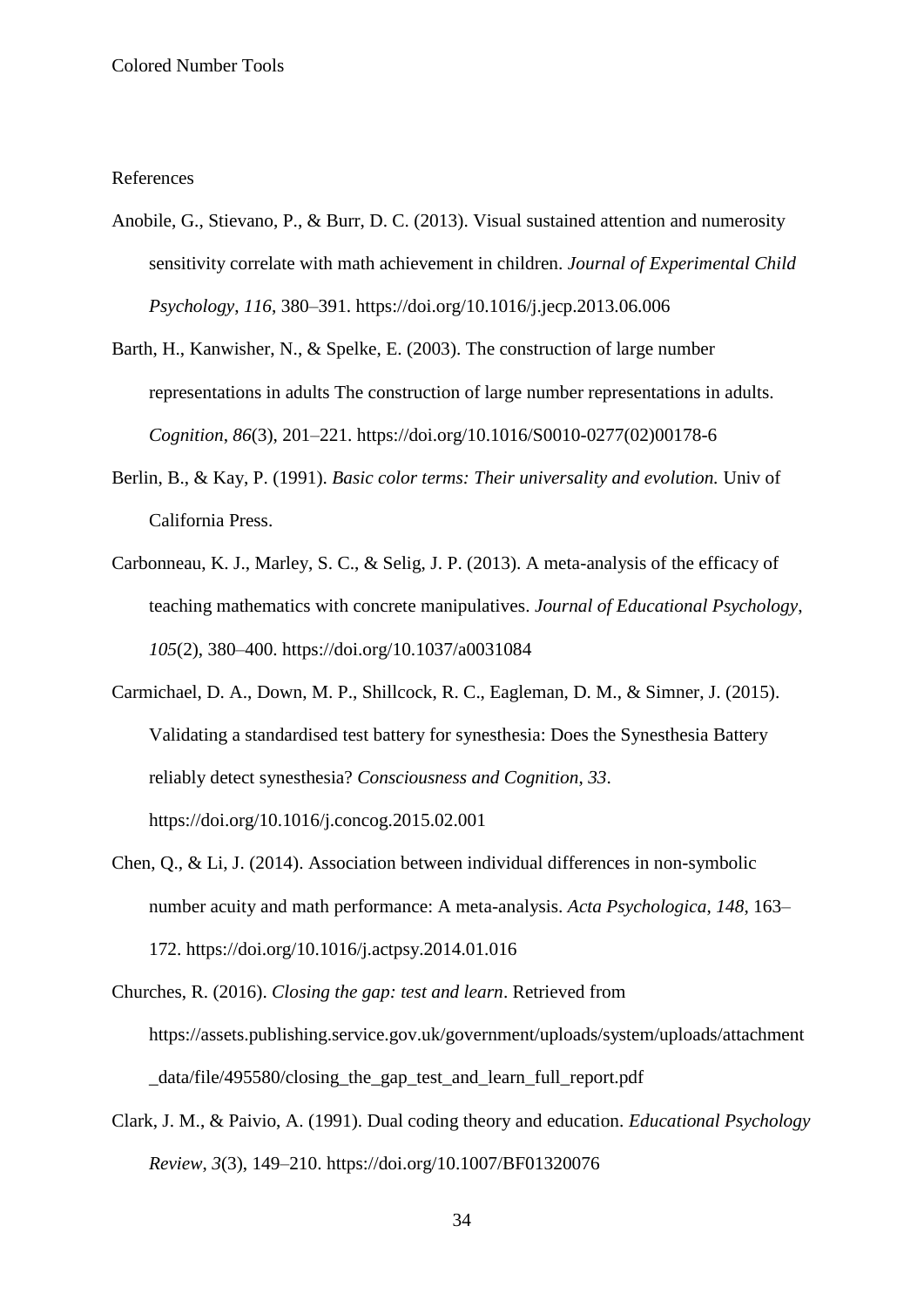- Clause-May, T., Vappula, H., & Ruddock, G. (2004). *Progress in Mathematics 6*. GL Assessment.
- Clements, D. H., & McMillen, S. (1996). Rethinking "Concrete" manipulatives. *Teaching Children Mathematics*, *2*(5), 270–279.

Day, J., & Lockwood, J. (2008). *Multisensory mathmatics for wave 3 intervention*.

- Dehaene, S. (2001). Précis of " The number sense ." *Mind and Language*, *16*(1), 16–36. https://doi.org/10.1111/j.1468-0017.1986.tb00086.x
- Devon Primary Maths Team. (2006). *An image of number: The use of numicon in mainstream classrooms*. Exeter: Devon County Council.
- DeWind, N. K., & Brannon, E. M. (2012). Malleability of the approximate number system: effects of feedback and training. *Frontiers in Human Neuroscience*, *6*, 68. https://doi.org/10.3389/fnhum.2012.00068
- Dienes, Z. (2014). Using Bayes to get the most out of non-significant results. *Frontiers in Psychology*, *5*(July), 1–17. https://doi.org/10.3389/fpsyg.2014.00781
- Elias, L. J., Saucier, D. M., Hardie, C., & Sarty, G. E. (2003). Dissociating semantic and perceptual components of synesthesia: behavioural and functional neuroanatomical investigations. *Brain Research. Cognitive Brain Research*, *16*(2), 232–237. Retrieved from http://www.ncbi.nlm.nih.gov/pubmed/12668232
- Ellis, C. (2006). BBC CBeebies Numberjacks.
- Ewan, C., & Mair, C. (2002). Wiltshire Pilot Project Numicon (March July 2001). *Down Syndrome News and Update*, *2*(1), 12–13.
- Feigenson, L., Dehaene, S., & Spelke, E. (2004). Core systems of number. *Trends in Cognitive Sciences*, *8*(7), 307–314. https://doi.org/10.1016/j.tics.2004.05.002
- Ganz Cooney, J., & Morrisett, L. (n.d.). Sesame Street. Retrieved from http://www.sesamestreet.org/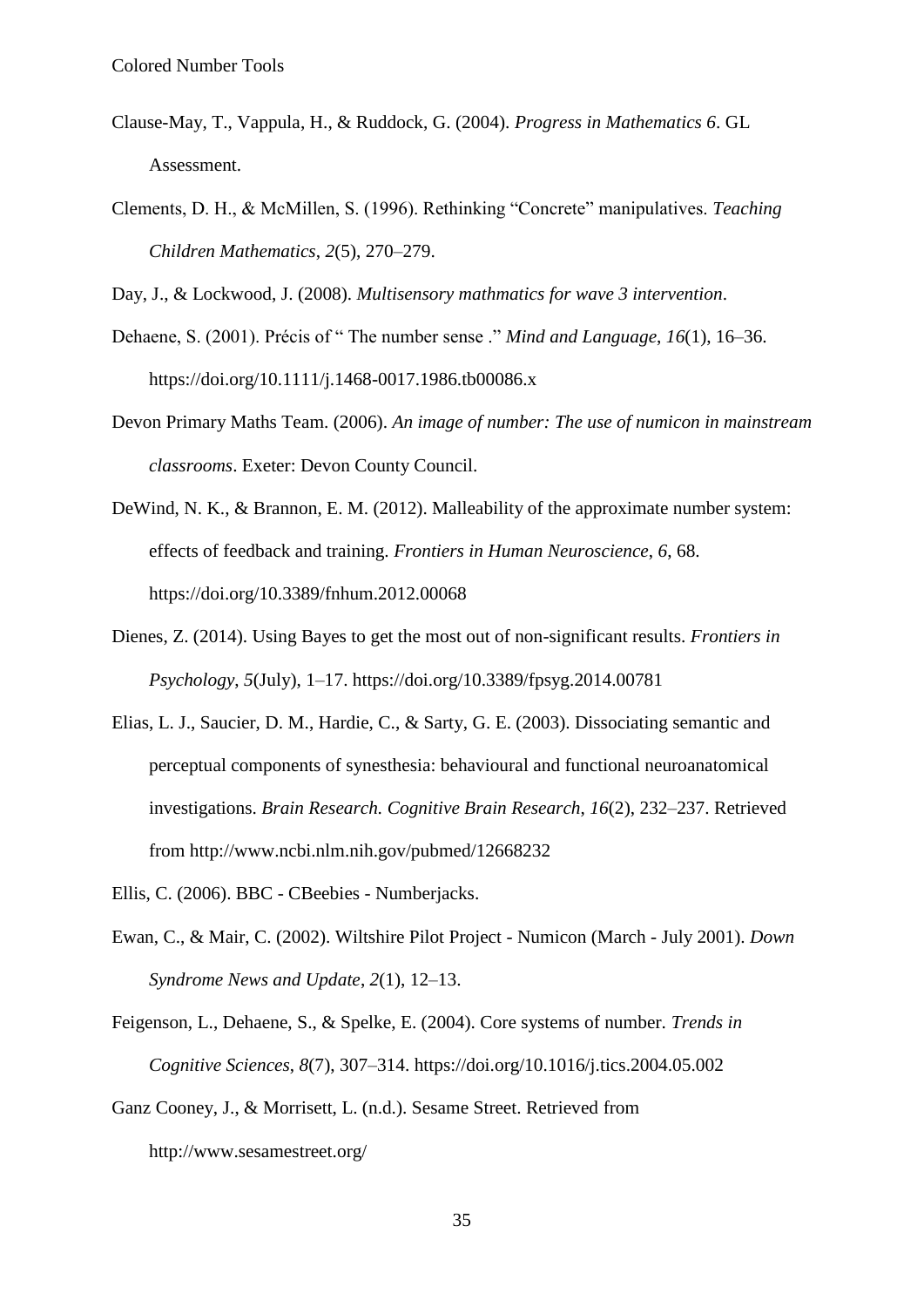- Gorard, S., See, B. H., & Siddiqui, N. (2017). *The trials of evidence-based education: The promises, opportunities and problems of trials in education*. Taylor & Francis.
- Green, J. A. K., & Goswami, U. (2008). Synesthesia and number cognition in children. *Cognition*, *106*(1), 463–473. https://doi.org/10.1016/j.cognition.2007.01.013
- Halberda, J., Mazzocco, M. M. M., & Feigenson, L. (2008). Individual differences in nonverbal number acuity correlate with maths achievement. *Nature*, *455*(7213), 665–668. https://doi.org/10.1038/nature07246
- Kadosh, R. C., & Henik, A. (2006). Color congruity effect: Where do colors and numbers interact in synesthesia? *Cortex*, *42*(2), 259–263. https://doi.org/10.1016/S0010- 9452(08)70351-4
- Lee, M., & Wagenmakers, E. (2014). *Bayesian Cognitive Modeling: A practical Course.* Cambridge: Cambridge University Press.
- Lipton, J. S., & Spelke, E. S. (2004). Discrimination of large and small numerosities by human infants. *Infancy*, *5*(3), 271–290. https://doi.org/10.1207/s15327078in0503\_2
- Mares, M.-L., & Pan, Z. (2013). Effects of Sesame Street: A meta-analysis of children's learning in 15 countries. *Journal of Applied Developmental Psychology*, *34*(3), 140–151. https://doi.org/10.1016/J.APPDEV.2013.01.001
- McNeil, N. M., Uttal, D. H., Jarvin, L., & Sternberg, R. J. (2009). Should you show me the money? Concrete objects both hurt and help performance on mathematics problems. *Learning and Instruction*, *19*(2), 171–184.

https://doi.org/10.1016/j.learninstruc.2008.03.005

- Meier, B., & Rothen, N. (2009). Training grapheme-color associations produces a synesthetic Stroop effect, but not a conditioned synesthetic response. *Neuropsychologia*, *47*(4), 1208–1211. Retrieved from http://www.ncbi.nlm.nih.gov/pubmed/19350712
- Meier, B., & Rothen, N. (2013). Synesthesia and Memory. In J. Simner & E. M. Hubbard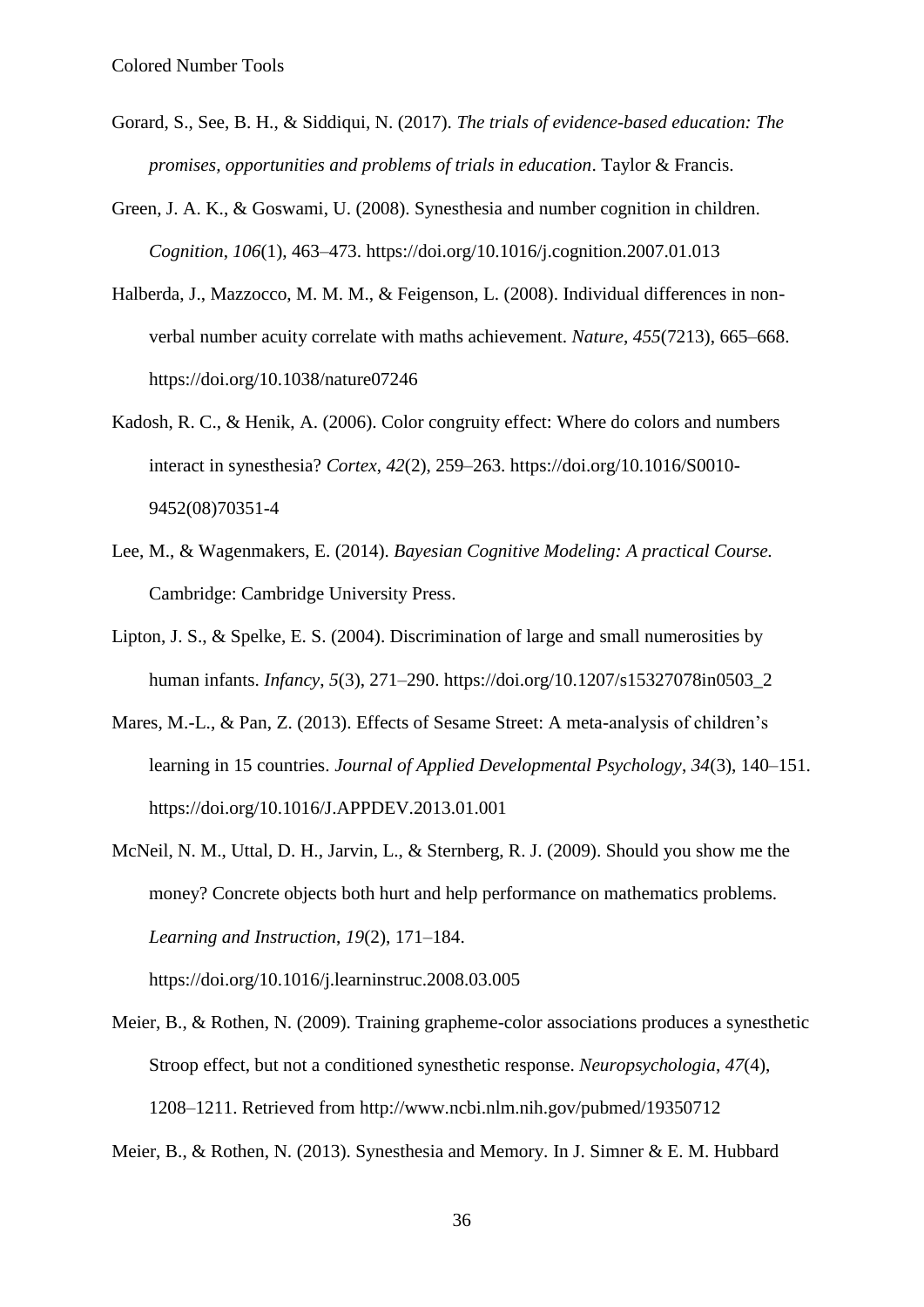(Eds.), *The Oxford Handbook of Synesthesia* (pp. 692–707). Oxford: Oxford University Press.

*Multi-sensory approach to the teaching and learning of mathematics. Pilot project 2005*. (2008).

Munroe, R. (2010). Color Survey Results. Retrieved from https://blog.xkcd.com/2010/05/03/color-survey-results/

- Numicon, Primary School Maths Resources. (2018). Retrieved from https://global.oup.com/education/content/primary/series/numicon/?region=uk
- Nye, J., Buckley, S., & Bird, G. (2005). Evaluating the Numicon system as a tool for teaching number skills to children with Down syndrome. *Down Syndrome News and Update*, *5*(1), 2–13.
- Paivio, A. (1969). Mental imagery in associative learning and memory. *Psychological Review*, *76*(3), 241–263. https://doi.org/10.1037/h0027272
- Radvansky, G. A., Gibson, B. S., & McNerney, M. W. (2011). Synesthesia and memory: Color congruency, von Restorff, and false memory effects. *Journal of Experimental Psychology: Learning, Memory, and Cognition*, *37*(1), 219–229. https://doi.org/10.1037/a0021329
- Rouder, J. N., & Morey, R. D. (2012). Multivariate Behavioral Research Default Bayes Factors for Model Selection in Regression. *Multivariate Behavioral Research*, *476*(February 2013), 877–903. https://doi.org/10.1080/00273171.2012.734737
- Simner, J., & Bain, A. E. (2018). Do children with grapheme-color synesthesia show cognitive benefits? *British Journal of Psychology*. https://doi.org/10.1111/bjop.12248
- Simner, J., Harrold, J., Creed, H., Monro, L., & Foulkes, L. (2009). Early detection of markers for synesthesia in childhood populations. *Brain*, *132*(1), 57–64. https://doi.org/10.1093/brain/awn292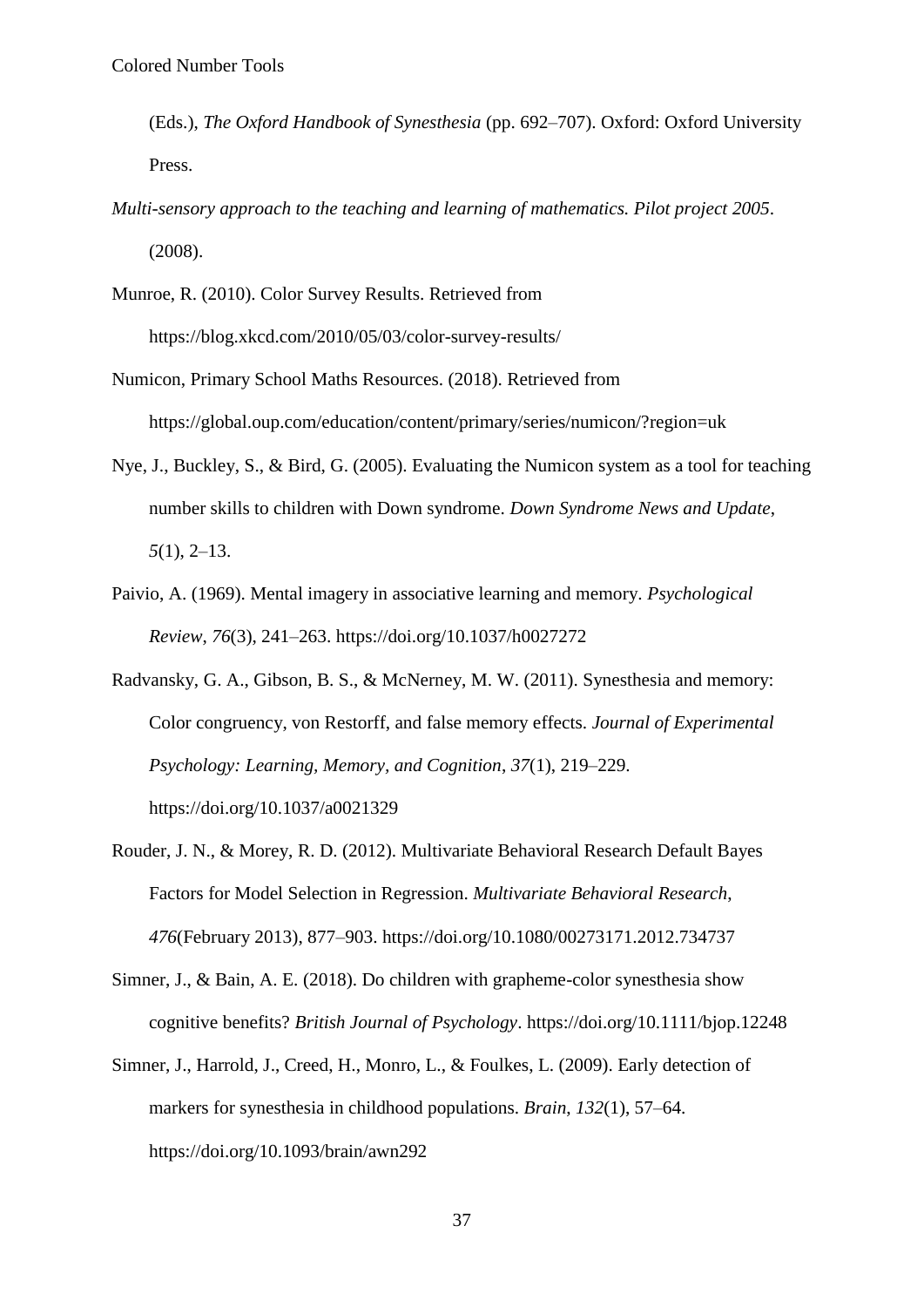- Simner, J., Mulvenna, C., Sagiv, N., Tsakanikos, E., Witherby, S. A., Fraser, C., … Ward, J. (2006). Synesthesia: The Prevalence of Atypical Cross-Modal Experiences. *Perception*, *35*(8), 1024–1033. https://doi.org/10.1068/p5469
- Tacon, R., Atkinson, R., & Wing, T. (2004). *Learning about numbers with patterns. Using structured visual imagery (Numicon) to teach arithmetic*. London. Retrieved from https://www.numicon.co.nz/files/Learning about numbers with patterns.pdf
- Taylor, C. (2018). The Reliability of Free School Meal Eligibility as a Measure of Socio-Economic Disadvantage: Evidence from the Millennium Cohort Study in Wales. *British Journal of Educational Studies*, *66*(1), 29–51.

https://doi.org/10.1080/00071005.2017.1330464

The national curriculum in England: Key stages 1 and 2 framework document. (2013). Retrieved May 31, 2018, from https://assets.publishing.service.gov.uk/government/uploads/system/uploads/attachment

data/file/425601/PRIMARY\_national\_curriculum.pdf

- Wing, T., & Tacon, R. (2007). Teaching number skills and concepts with Numicon materials. *@BULLET Down Syndrome Research and Practice*, *12*(1). https://doi.org/10.3104/practice.2018
- Wong, T. T.-Y., Ho, C. S.-H., & Tang, J. (2016). The relation between ANS and symbolic arithmetic skills: The mediating role of number-numerosity mappings. *Contemporary Educational Psychology*, *46*, 208–217.

https://doi.org/10.1016/J.CEDPSYCH.2016.06.003

Wright, J. C., Huston, A. C., Murphy, K. C., Peters, M. S., Wright, J. C., Huston, A. C., … Kotler, J. (2001). The Relations of Early Television Viewing to School Readiness and Vocabulary of Children from Low-Income Families : The Early Window Project Marites Piñon , Ronda Scantlin and Jennifer Kotler Published by : Wiley on behalf of the